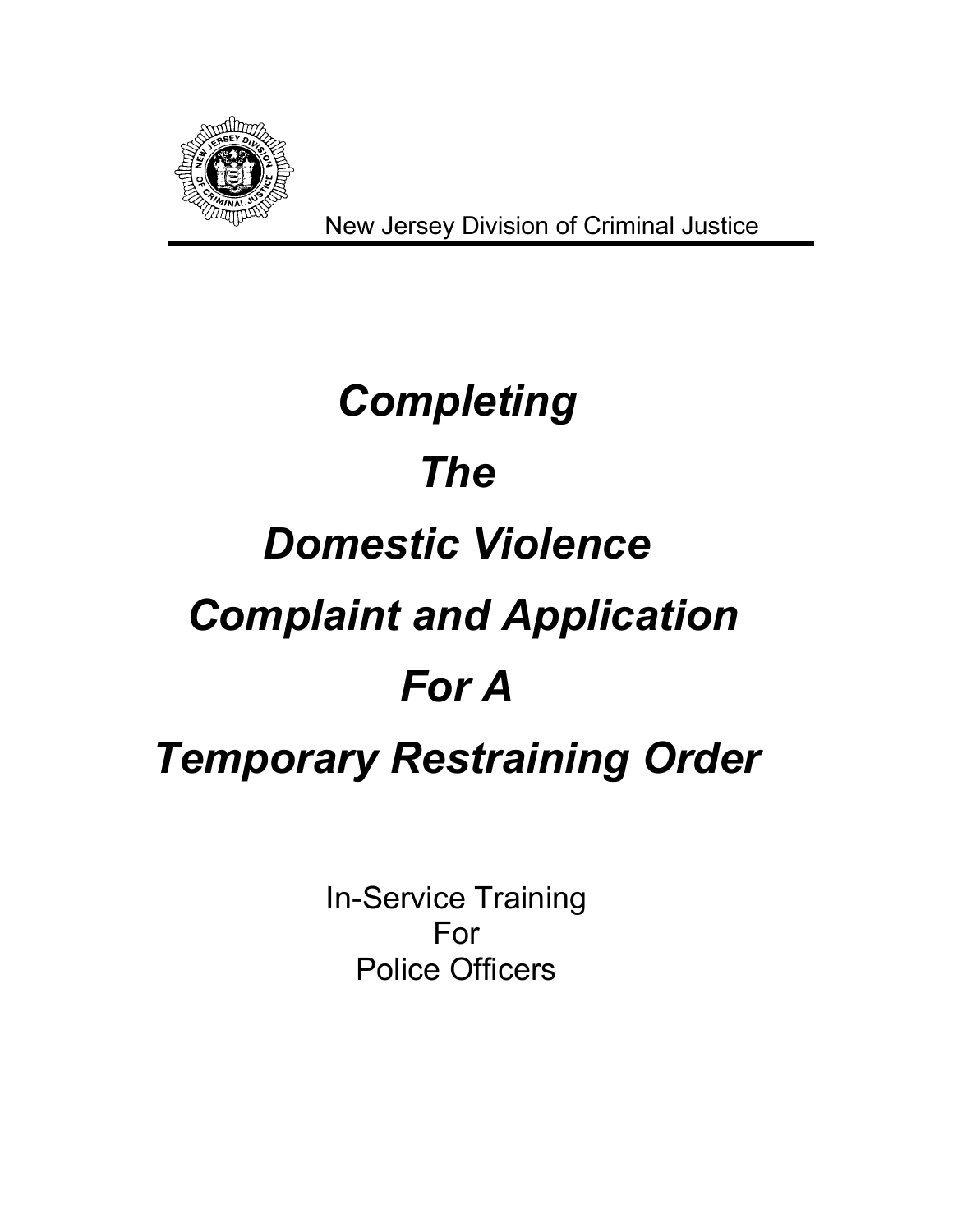# **Note**

*Note*: This training guide is for law enforcement use only. It is intended to serve as a summary of legal concepts. It does not constitute the creation of a prescribed legal standard. It should not be construed as evidential in any criminal or civil proceedings.

As with all training material that is date sensitive, the reviewer should ensure that the most current training material is being used.

This training guide has been revised to incorporate the latest revision to the Domestic Violence Complaint and Application for a Temporary Restraining Order. No revisions have been made to the text of this training guide.

If you have any questions regarding this teaching material, please contact the Prosecutors Supervision and Coordination Bureau, Division of Criminal Justice, Trenton, New Jersey, at 609 984-6500.

The Division of Criminal Justice has prepared the following domestic violence training programs, with both instructor and student manuals:

- ♦ *Dynamics of Domestic Violence*, Module 1
- ♦ *Legal Aspects of Domestic Violence*, Module 2
- ♦ *Enforcement of Out-of-State Restraining Orders or Orders of Protection in Domestic Violence Cases*, Module 3
- ♦ *Interviewing Techniques in Domestic Violence Cases*, Module 4
- ♦ *Handling a Domestic Violence Call, In-Service Training for Police Dispatchers*
- ♦ Training Guide for Completing the Victim Notification Form (Training Guide only)
- ♦ Training Guide for Completing the Domestic Violence Complaint and Application for a Temporary Restraining Order (Training Guide only)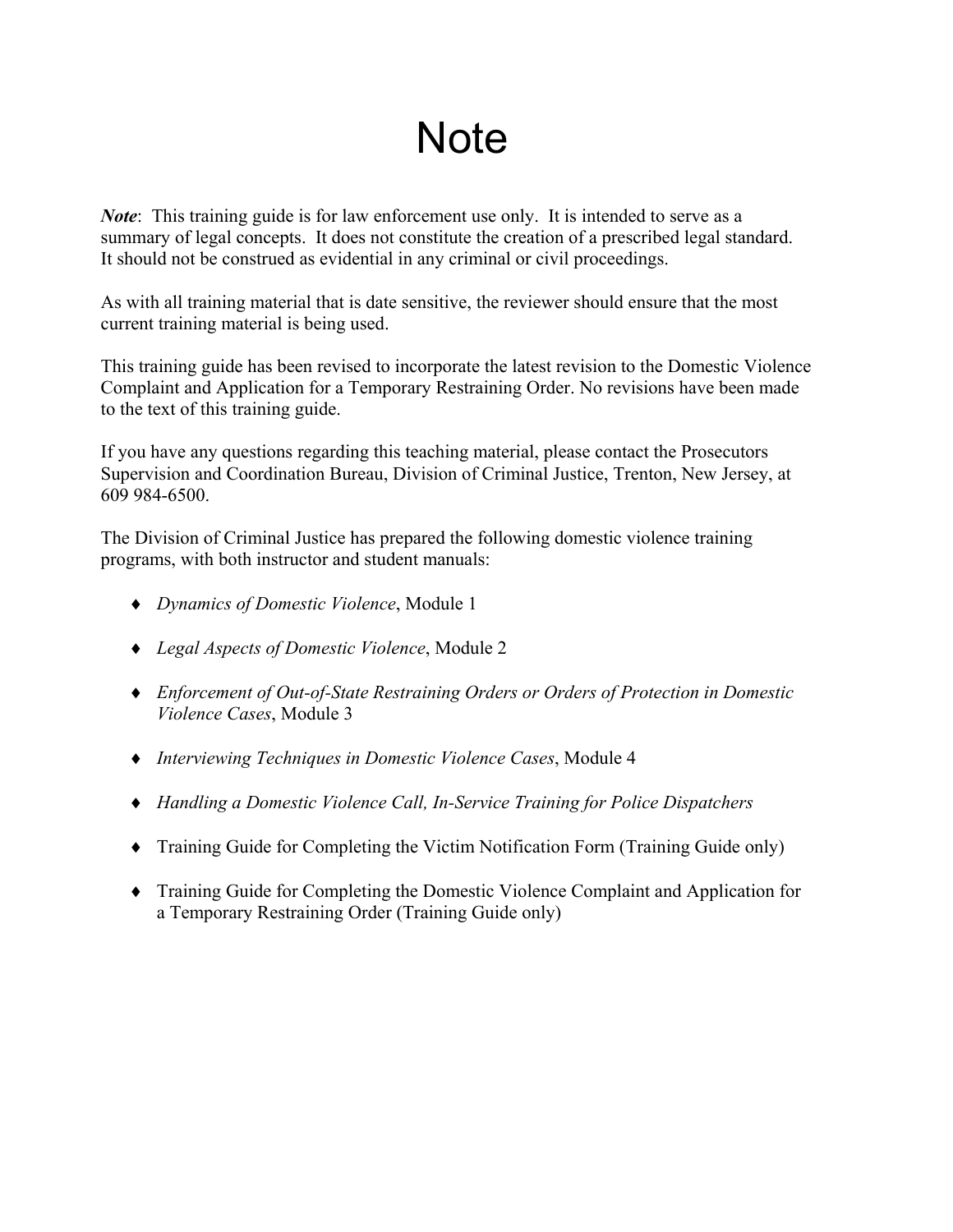#### **Notes**

### The police officer, who responds to a domestic violence call, must keep in mind that the victim of domestic violence may be experiencing a very emotional and traumatic time in her<sup>1</sup> life, especially if the private abuse that she has suffered has now

become public. The police officer has an important function to perform when a victim of domestic violence wants an emergent temporary

**Completing the Temporary Restraining Order**

restraining order when the courts are closed. This training guide will discuss the various provisions of the Domestic Violence Complaint/Restraining Order so that the responding officer can provide the assistance the victim is entitled to under the laws of New Jersey.

 The officer should inform the victim of her rights under the New Jersey Domestic Violence Act.2 The officer should explain to the victim that a purpose of the temporary restraining order is to protect her from more abuse by her attacker. The officer also should explain to the victim that if a crime had been committed, such as an assault, the officer must arrest the batterer.<sup>3</sup>

 The officer should explain to the victim what will take place when a restraining order is obtained by her and what will take place if criminal charges are filed against her abuser by the officer. The officer should keep in mind that not many private citizens are familiar with the criminal justice process.

 The officer must keep in mind that how an officer initially responds to a victim is critical in determining how a victim copes, first with the immediate crisis and later, with her recovery from the incident. The first response also can strongly influence the victim's later participation in the criminal justice process.4

 If the victim informs the police that she wants a restraining order, the officer should explain to her that the officer will contact the on-call judge who will ultimately determine whether she comes within the protection of the act; this is not a decision that the officer should make.

A complete set of the domestic violence complaint/temporary restraining order form is attached to this training guide

The complaint/ temporary restraining order form is available on a CD-ROM from the Administrative Office of the Courts. The form can be filled out on a computer and then printed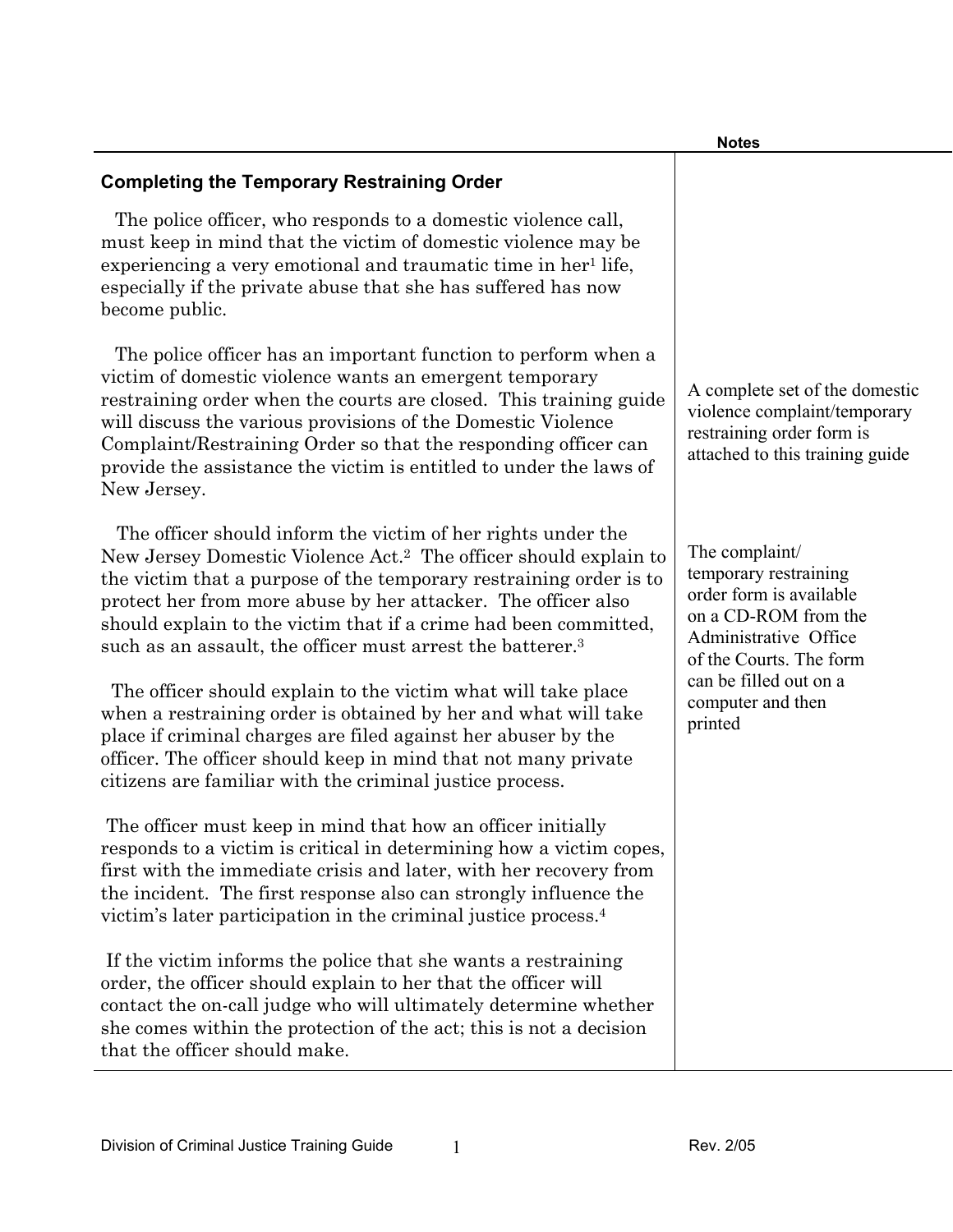In all cases, the police officer should contact the appropriate judge when a person seeks relief under the domestic violence laws. The officer also should explain to the victim that she will be placed under oath and that she will be questioned by the judge.

The call to the judge and the judge's discussion with the officer and victim should be on a taped telephone line at headquarters. If not on a taped lined, the officer must inform the judge that they are not on a taped line so the judge can take written notes of the discussion.

## **Page 1 of the Temporary Restraining Order Form**

Page one of the Temporary Restraining Order is called the domestic violence complaint. This portion of the form establishes the qualifying criteria for the issuance of the restraining order. The officer should ask the victim for the relevant information to complete this portion of the form:



The next portion of the form is extremely important. The officer should ask the victim to explain what had occurred. The officer must obtain as much information as possible about these incidents, the dates they occurred and if weapons had been used or threatened to have been used in any of these incidents.

The officer should attempt to obtain detailed information to establish the relevant facts to support the alleged criminal offense committed by the defendant against the victim.

This portion of the form establishes the legal basis for the domestic violence complaint. The named defendant has a Constitutional right to be informed of the accusations against

It is important that the officer obtain the necessary information about the defendant, such as home & work telephone numbers & personal identifiers

 The officer should review the Division of Criminal Justice In-Service Training Module on *Interviewing Techniques in Domestic Violence Cases*.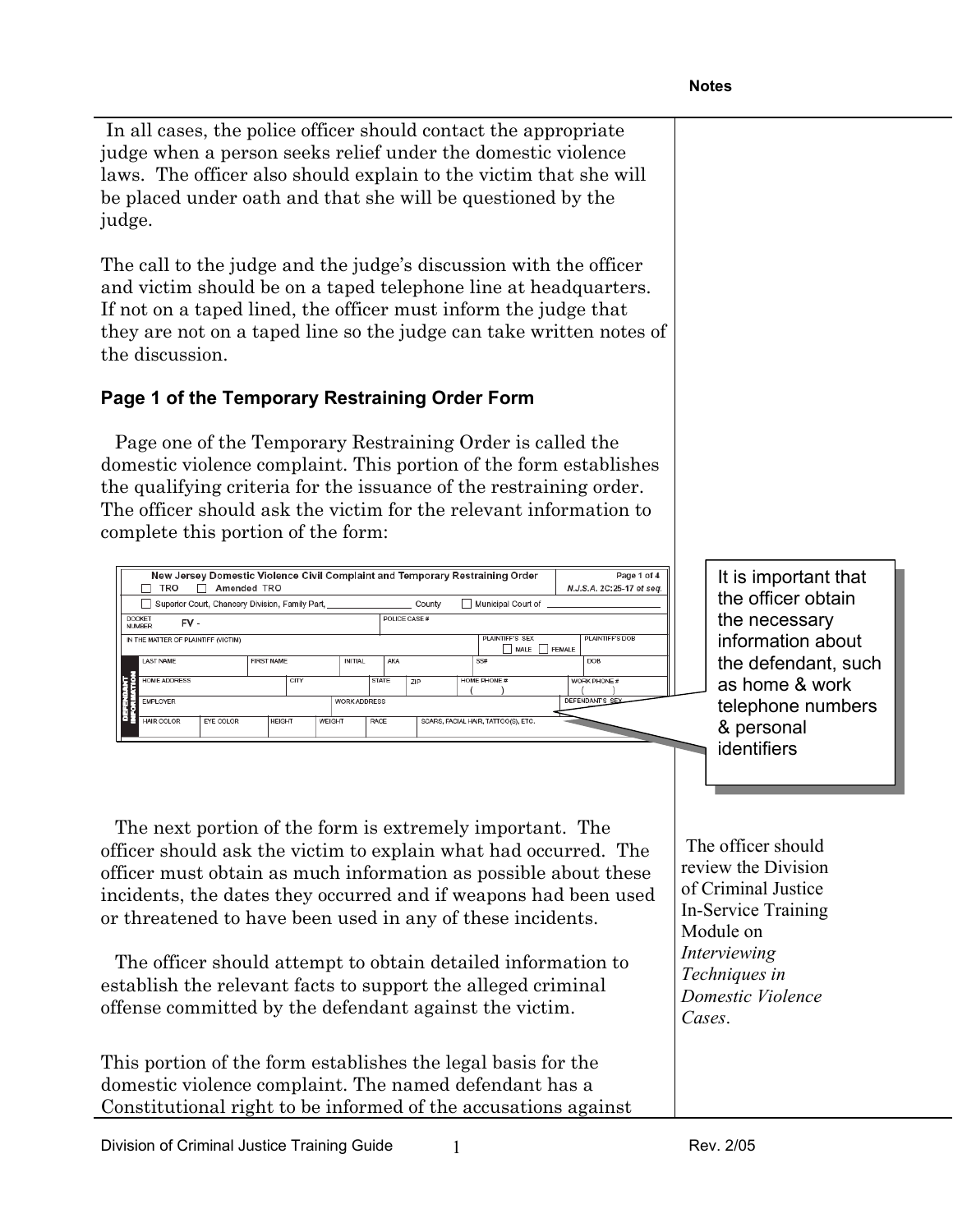| him so that he has an opportunity to prepare a proper defense.<br>The undersigned complains that said defendant did endanger plaintiff's life, health or well being (give specific facts regarding acts or t<br>and time(s) they occurred; specify any weapons); | Details, not conclusions, are important<br>here. For example, if the victim said that<br>she was assaulted, this does not explain<br>what happened. But if the victim said that<br>she was punched twice in the mouth by her<br>husband's fist on 2/15/03, this provides the<br>necessary details. |
|------------------------------------------------------------------------------------------------------------------------------------------------------------------------------------------------------------------------------------------------------------------|----------------------------------------------------------------------------------------------------------------------------------------------------------------------------------------------------------------------------------------------------------------------------------------------------|
| The narrative portion that was just completed by the officer                                                                                                                                                                                                     |                                                                                                                                                                                                                                                                                                    |
| should provide the officer with sufficient information to                                                                                                                                                                                                        |                                                                                                                                                                                                                                                                                                    |
| determine what criminal offenses occurred which may constitute                                                                                                                                                                                                   |                                                                                                                                                                                                                                                                                                    |
| acts of domestic violence under State law. Additional pages may                                                                                                                                                                                                  |                                                                                                                                                                                                                                                                                                    |

The officer should check all appropriate boxes for which there is probable cause to substantiate the charges.

be appended to the complaint if necessary to explain what had

|          |                                      |                                     | which constitute(s) the following criminal offenses(s): (Check all applicable boxes. Law Enforcement Officer: Attach N.J.S.P. UCR DV1 offense report(s)): |                             |                                    |                   |  |
|----------|--------------------------------------|-------------------------------------|-----------------------------------------------------------------------------------------------------------------------------------------------------------|-----------------------------|------------------------------------|-------------------|--|
| HOMICIDE | <b>TERRORISTIC</b><br><b>THREATS</b> | CRIMINAL<br>RESTRAINT               | SEXUAL<br><b>ASSAULT</b>                                                                                                                                  | <b>LEWDNESS</b>             | BURGLARY                           | <b>HARASSMENT</b> |  |
| ASSAULT  | <b>KIDNAPPING</b>                    | <b>FALSE</b><br><b>IMPRISONMENT</b> | CRIMINAL SEXUAL<br>CONTACT                                                                                                                                | CRIMINAL<br><b>MISCHIEF</b> | <b>CRIMINAL</b><br><b>TRESPASS</b> | <b>STALKING</b>   |  |
|          |                                      |                                     |                                                                                                                                                           |                             |                                    |                   |  |

The conclusion that the defendant had committed one of the enumerated offenses<sup>5</sup> listed below does not automatically mean that a temporary restraining order will be issued.

 The commission of a criminal offense will be evaluated by the judge in light of the previous history of the relationship including previous threats, harassment and physical abuse and whether immediate danger to the person or property is present.6

 These factors will be considered by the on-call judge in determining whether a temporary restraining order should be issued. This information will be included in the complaint in other blocks.

#### **Block 1**.

occurred.

The officer must ask the victim if there had been any prior acts of domestic violence and whether they were reported or unreported. The officer must keep in mind that domestic violence is not a singular event; it is a continuing event. A history of abuse is a strong indicator of future abuse.<sup>7</sup> A history of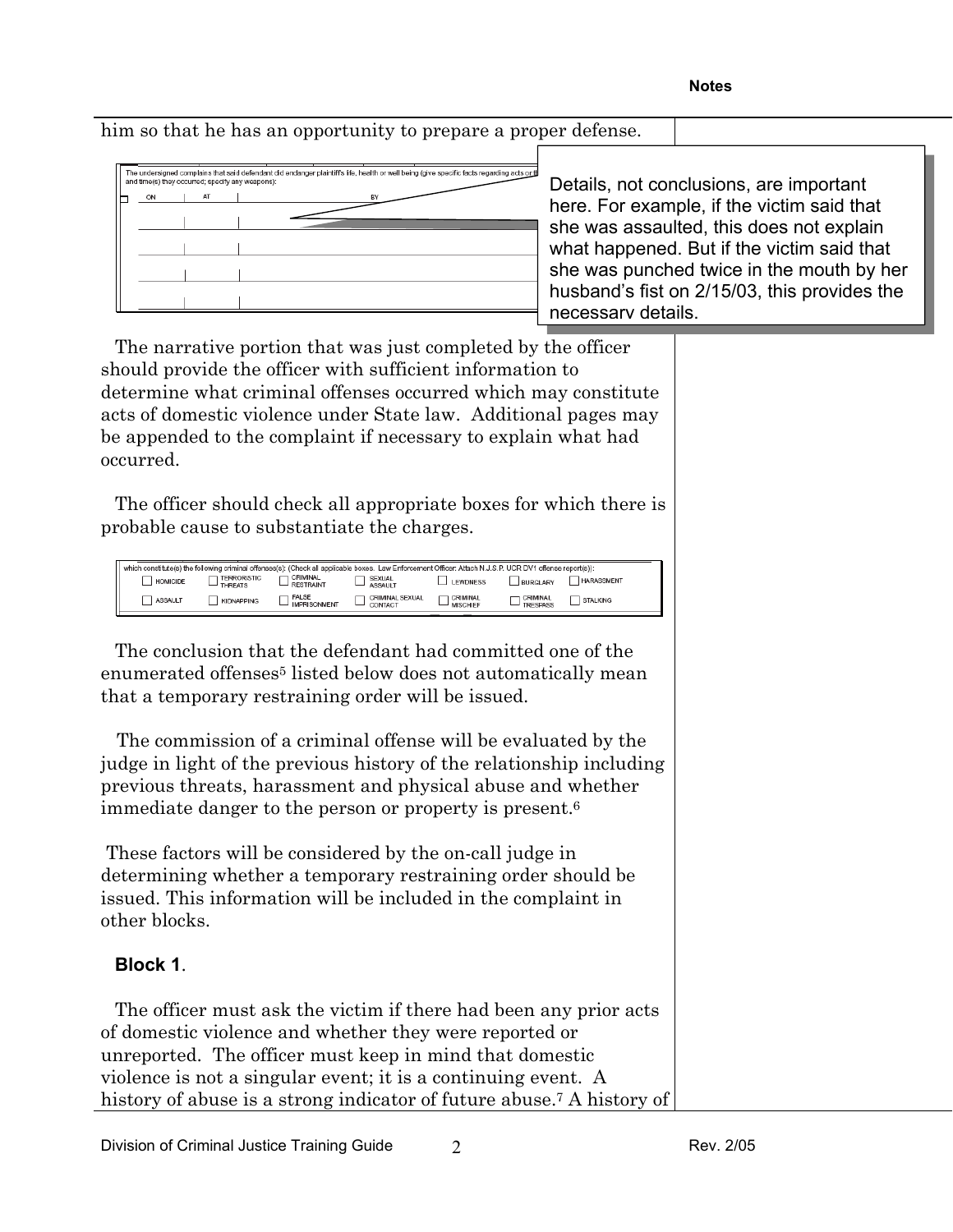abuse also can demonstrate a pattern of abuse.

Knowing about prior acts of violence is important for the judge in determining whether to issue a restraining order and important for the prosecutor who will prosecute any criminal charges in criminal court.

The officer should note in the officer's incident report any prior acts of domestic violence as reported by the victim. The officer must write in Block 1 a description of what prior abuse had occurred.

| $\Box$ YES $\Box$ NO<br>2. DOES DEFENDANT HAVE A CRIMINAL HISTORY? (IF YES, ATTACH CCH SUMMARY)                                      |
|--------------------------------------------------------------------------------------------------------------------------------------|
| YES<br>3. ANY PRIOR OR PENDING COURT PROCEEDINGS INVOLVING PARTIES? (IF YES, ENTER DOCKET NUMBER, COURT, COUNTY, STATE)<br><b>NO</b> |
|                                                                                                                                      |
| 4. HAS A CRIMINAL COMPLAINT BEEN FILED IN THIS MATTER? (IF YES, ENTER DATE, DOCKET NUMBER, COURT, COUNTY, STATE)<br>YES NO           |

The officer must review with the victim each and every block on the temporary restraining order form. The officer also should ask the victim if she has any questions regarding the types of relief that are available under the domestic violence laws. All of this information is important for the court to determine whether a restraining order will be issued.

#### **Blocks 2, 3 & 4.**

The next several blocks also provide the judge with important background information regarding this incident. For example, a defendant's criminal history and the issuance of prior or pending court proceedings or if a criminal complaint is being filed in this matter are important indicators to the judge in determining whether the defendant presents a risk of injury to the victim

 The officer should check the Domestic Violence Central Registry to determine if there are any restraining orders against the defendant or if any restraining orders had been issued in the past but were later dismissed.

This history of past restraining orders is extremely important for the judge in determining whether a restraining order should or should not be issued.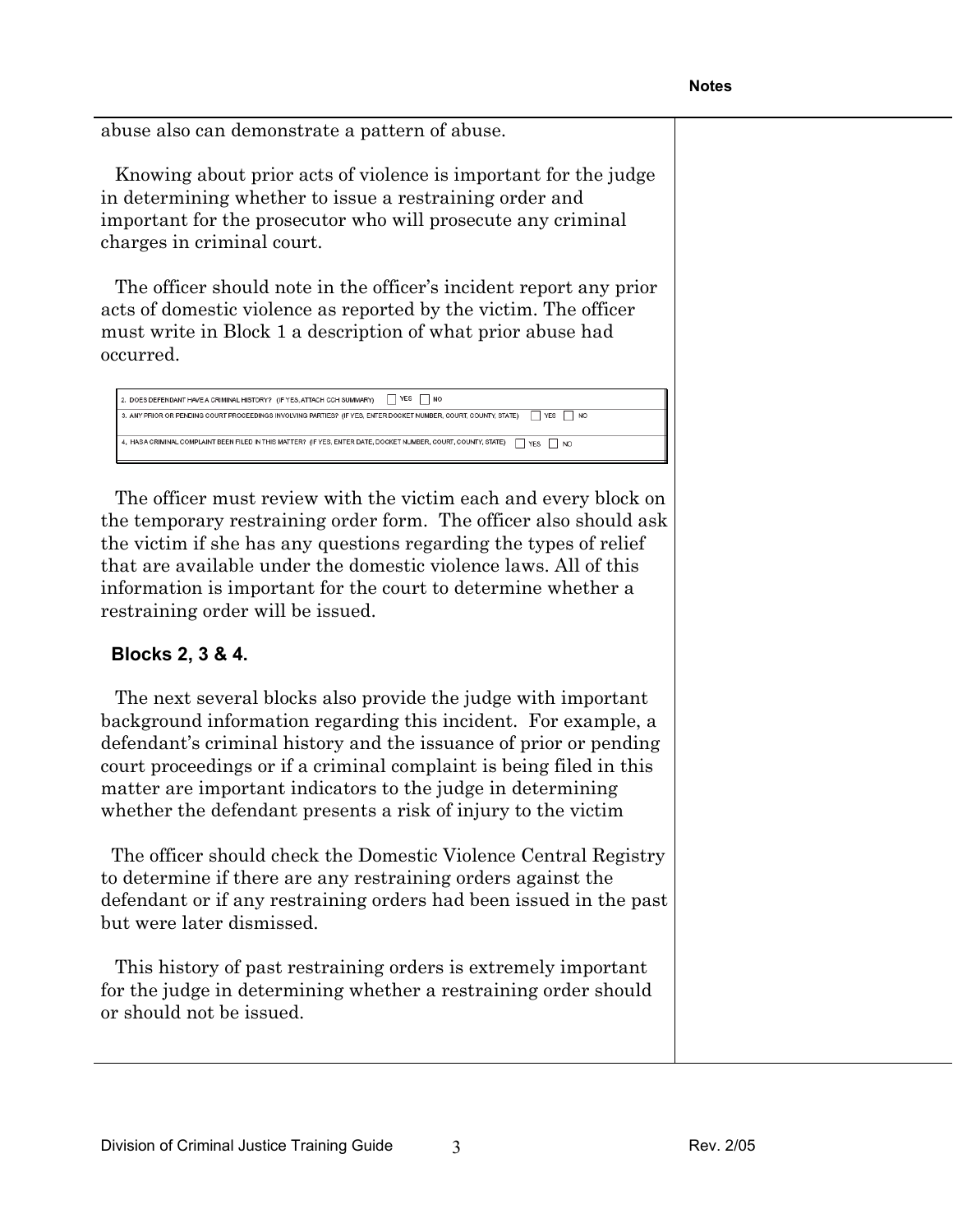```
2. DOES DEFENDANT HAVE A CRIMINAL HISTORY? (IF YES, ATTACH CCH SUMMARY) | YES | NO
3. ANY PRIOR OR PENDING COURT PROCEEDINGS INVOLVING PARTIES? (IF YES, ENTER DOCKET NUMBER, COURT, COUNTY, STATE) TES
4, HASA CRIMINAL COMPLAINT BEEN FILED IN THIS MATTER? (IF YES, ENTER DATE, DOCKET NUMBER, COURT, COUNTY, STATE) TES
```
#### **Block 5.**

Information in this block informs the judge whether the police had responded to a domestic violence call or whether the victim had come to police headquarters to obtain a domestic violence restraining order.

Where police had responded to the scene of domestic violence, the officer must report whether the defendant had been arrested, on what charges and whether weapons had been seized.

State law does not require that a victim file criminal charges in order to obtain a restraining order. In some cases, a victim may only want a restraining order and will go to the police when the courts are closed.8

```
IF LAW ENFORCEMENT OFFICERS RESPONDED TO A DOMESTIC VIOLENCE CALL:<br>WERE WEAPONS SEIZED? IF YES, DESCRIBE \Box YES \Box NO WAS DEFENDANT ARRESTED? IF YES, DESCRIBE \Box YES \Box NO
```
#### **Blocks 6, 7, & 8.**

These blocks establish the threshold criteria for determining whether the person qualifies as a victim for relief under the State's domestic violence laws. The qualifying criteria should be liberally construed. Even an out of state resident may qualify for a restraining order. 9

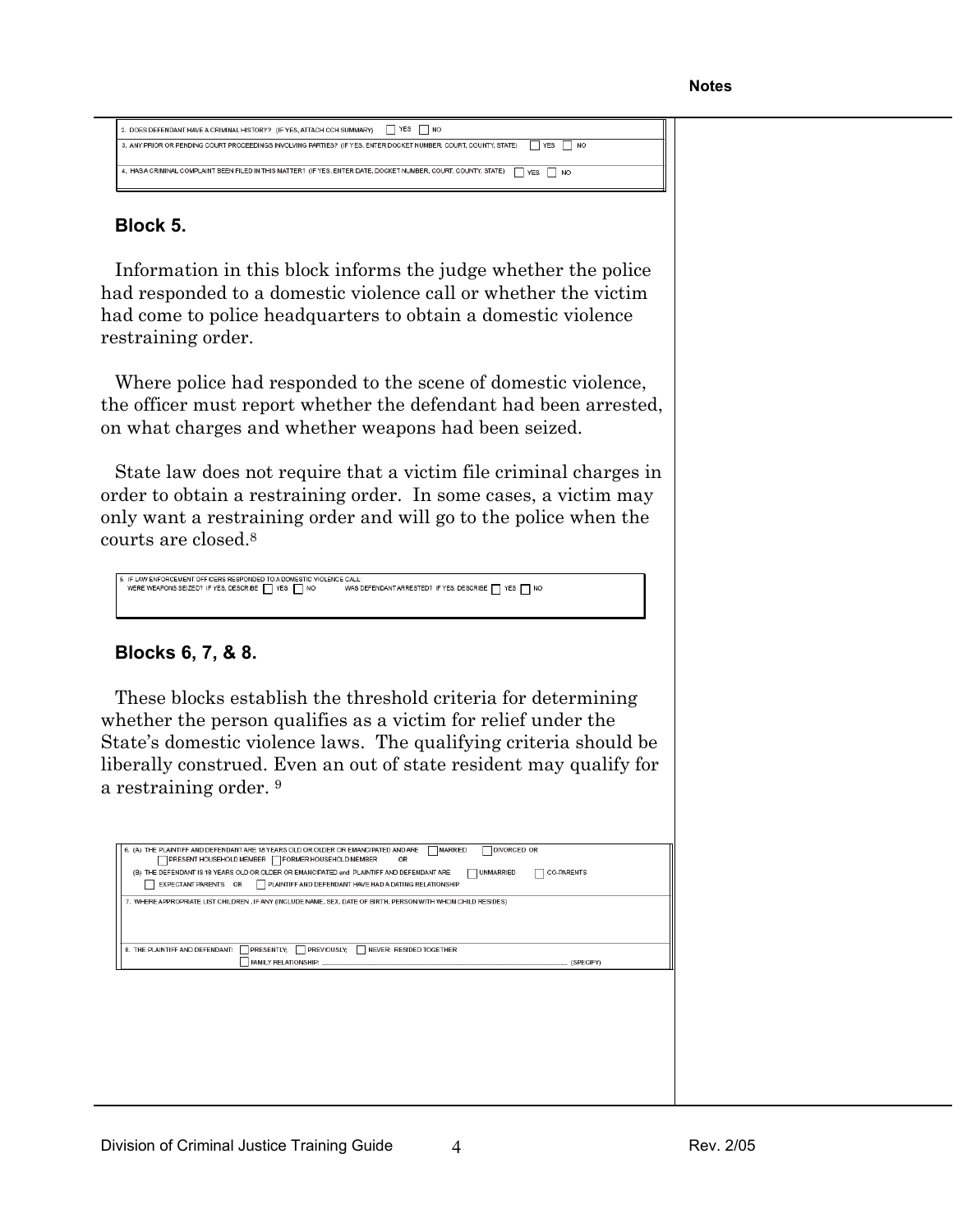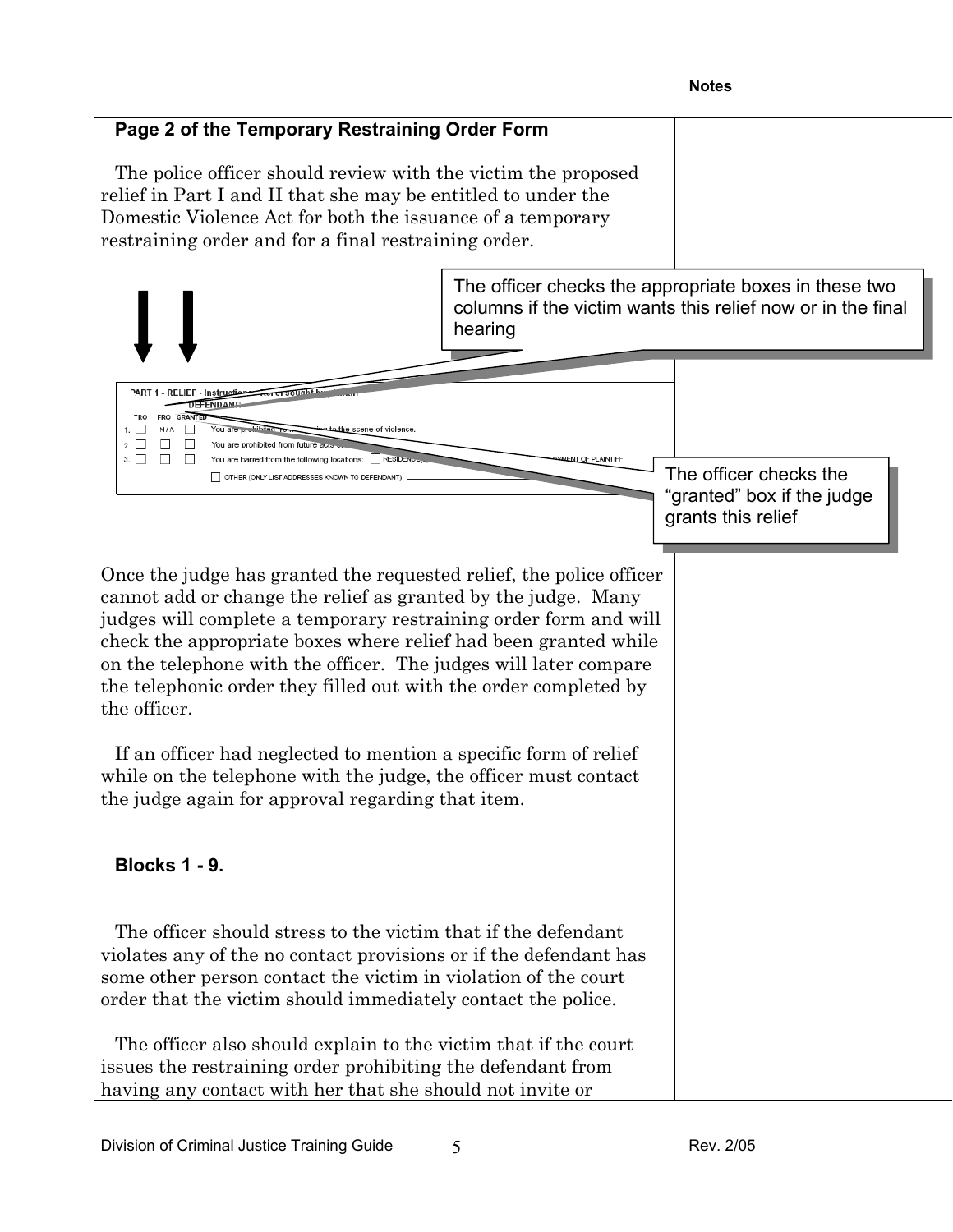encourage the defendant to have contact with her because the defendant would be in violation of the court order and the victim may be in danger from the defendant.

The restraining order is issued to protect the victim from the defendant and must be strictly enforced by the police. The officer should inform the victim that only a court has the authority to change the terms of the court order.

|                     | PART 1 - RELIEF - Instructions: Relief sought by plaintiff<br><b>DEFENDANT:</b>                                                   |
|---------------------|-----------------------------------------------------------------------------------------------------------------------------------|
|                     |                                                                                                                                   |
| N/A<br>$\mathbf{L}$ | You are prohibited from returning to the scene of violence.                                                                       |
|                     | You are prohibited from future acts of domestic violence.                                                                         |
|                     | You are barred from the following locations: RESIDENCE(S) OF PLAINTIFF PLACE(S) OF EMPLOYMENT OF PLAINTIFF                        |
|                     |                                                                                                                                   |
|                     | You are prohibited from having any oral, written, personal, electronic, or other form of contact or communication with Plaintiff. |
|                     | You are prohibited from making or causing anyone else to make harassing communications to: Plaintiff                              |
|                     | You are prohibited from stalking, following or threatening to harm, stalk or follow: Plaintiff                                    |
|                     | You must pay emergent monetary relief to (describe amount and method):                                                            |
|                     |                                                                                                                                   |
|                     |                                                                                                                                   |
|                     |                                                                                                                                   |
|                     |                                                                                                                                   |
|                     | FRO GRANTED                                                                                                                       |

#### **Block 10**

The officer should ask the plaintiff if the defendant has any firearms or weapons which she believes present a risk of serious bodily injury to her by the defendant. The officer should explain to the victim that the judge can order that the abuser not be allowed to possess any firearms or other weapons to protect her.

The officer should explain to the victim that under State law<sup>10</sup>, a police officer may seize weapons that are in plain view or weapons that the victim can consent to the seizure of if the officer reasonably believes that the weapons place the victim at risk of serious bodily injury or death.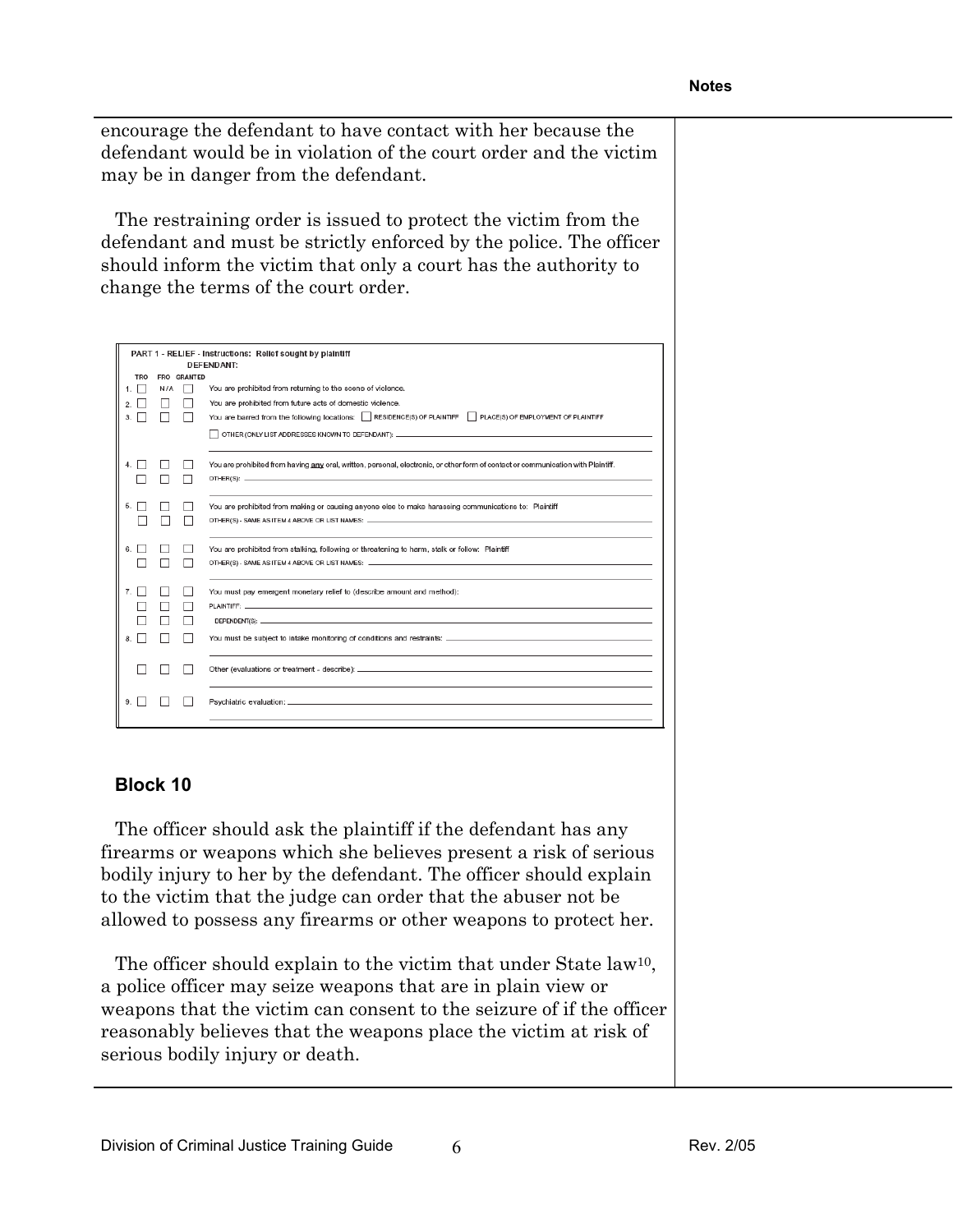The officer should explain to the victim that the purpose of seizing the weapons is to protect her and her children from any harm which could result in a highly emotional incident and which the parties involved would later regret. The officer also should explain to the victim that the defendant would not be in trouble with the law for having weapons unless the weapons are expressly prohibited by law.

The officer should inform the victim that she can discuss her concerns about the seizure of the weapons later with a member of the crisis response team in municipalities that have crisis response teams and later with the prosecutor.

The prosecutor will decide whether the weapons should be returned to the owner or whether there will be a court hearing to determine if the weapons should be forfeited to the State or the batterer ordered to dispose of the weapons or if the weapons will be returned to the batterer.

If there are weapons, other than firearms, the officer must describe them in detail on the form and not just list "any and all weapons" which is overly broad and ambiguous. This ambiguous term does not provide any guidance as to what is prohibited to the officer who serves the restraining order.

 $10.$ Prohibition Against Possession of Weapons: You are prohibited from possessing any and all firearms or other weapon and must immediately surrender these firearms, weapons, permit(s) to carry, application(s) to purchase firearms and fir purchaser ID card to the officer serving this Court Order: Failure to do so may result in your a

When the restraining order is served on the defendant, the officer should explain to the defendant that he is not permitted to possess any of these weapons or firearms or firearms identification card or permit to carry a firearm and that the person should immediately surrender the named firearms or weapons or permits to the officer for safe keeping.

The officer should explain to the defendant that the county Prosecutor can file a petition with the court within 45 days to obtain title to the seized weapons or to revoke any and all permits, licenses and other authorizations for the use, possession or ownership of the weapons.

The defendant will have an opportunity to explain to the court why the petition should not be granted<sup>11</sup> and why the weapons should be returned to the defendant. The officer should also

Officer must describe in details "other weapons" that defendant is prohibited from possessing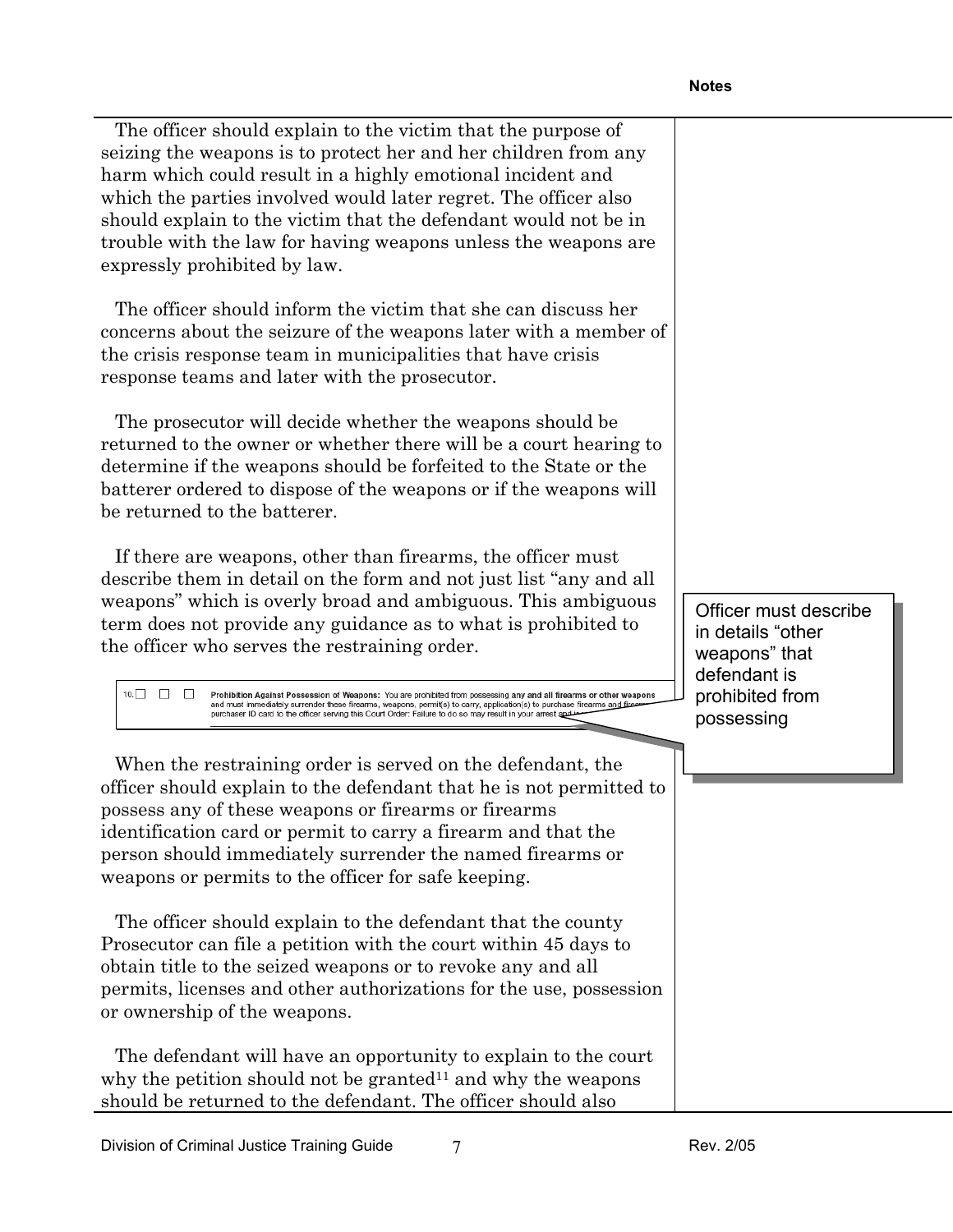explain to the defendant that if the prosecutor does not file for forfeiture that the weapons may be returned if there are no other legal prohibitions.

The officer should advise the defendant that failure to surrender the named firearms and weapons could result in the defendant being charged with contempt of court.

If the firearms and weapons are not within the marital home or at a location where both the victim and defendant share access and where the plaintiff can consent to a search for them, the officer should ask the judge for a search warrant, which is on page 3 of the temporary restraining order form.

This search warrant would permit the officer to enter the named location and to search for and to seize the named firearms or weapons. This search warrant provision will be discussed in greater detail later in this training guide.

#### **Blocks 11, 12, & 13.**

The Domestic Violence Restraining Order not only prohibits the defendant from certain activities but it also provides a means for providing the victim with shelter, custody of the children and means of support and other means while the matter is pending in court. Under the law, a court may authorize the victim to reside in the marital residence and to exclude the defendant from the premises while this case is pending in court.

|      |  | <b>PLAINTIFF:</b>                                                                                                      |
|------|--|------------------------------------------------------------------------------------------------------------------------|
| 11.  |  | You are granted exclusive possession of (list residence or alternate housing only if specifically known to defendant): |
| 12.1 |  |                                                                                                                        |
| 13.1 |  |                                                                                                                        |
|      |  |                                                                                                                        |
|      |  |                                                                                                                        |

In some cases, the court may require a police officer to either accompany the plaintiff or the defendant to a named place so that either person can obtain his or her personal property which remains in the shared location.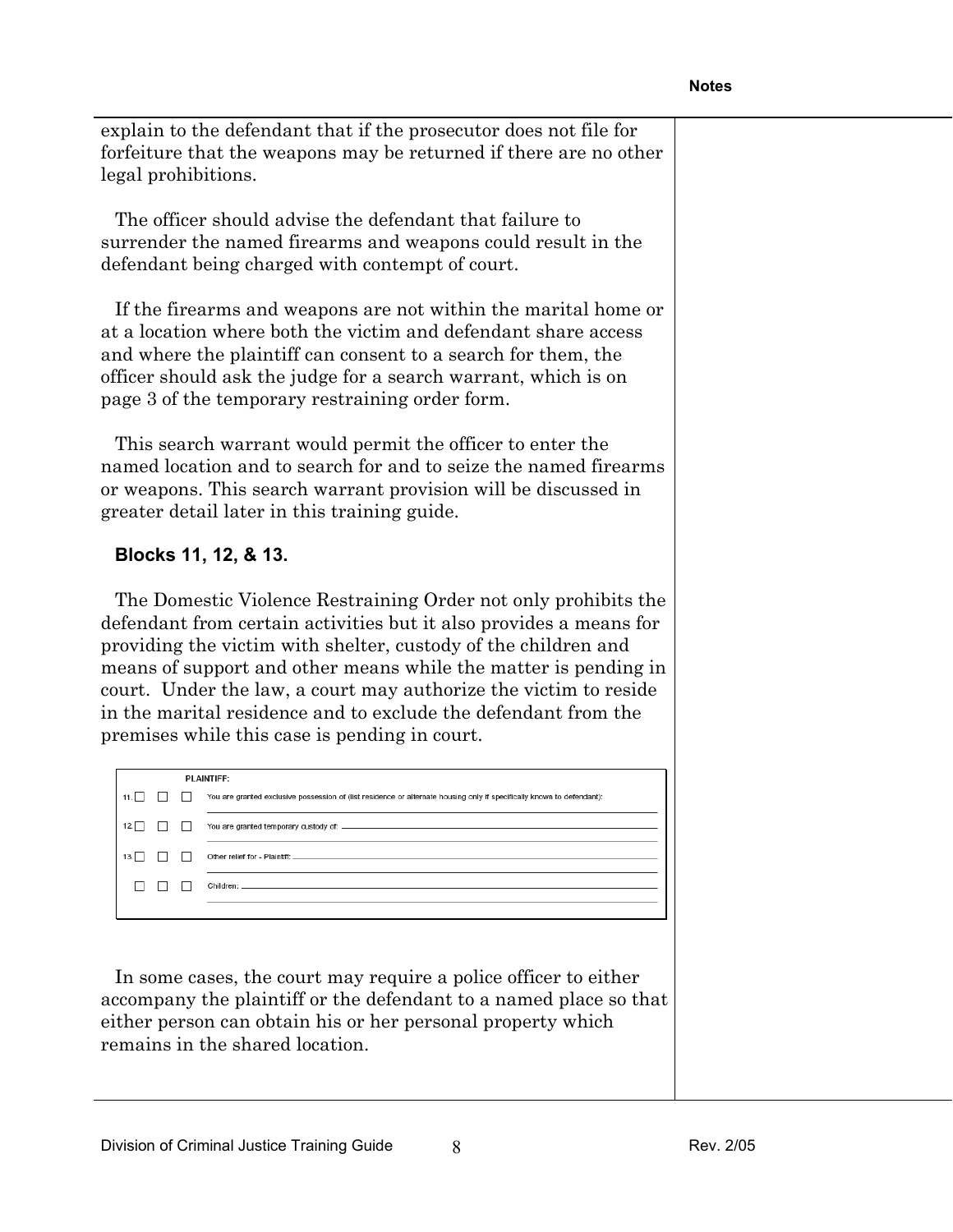The officer should not accompany the defendant to a specific place to retrieve specific property unless it is authorized by the court.

The officer is not authorized to amend this provision to accommodate either party; only a court has the authority to revise or to add to this provision.

|  |              | LAW ENFORCEMENT OFFICER:<br>You are to accompany to scene, residence, shared place of business, other (indicate address, time, duration and purpose): |
|--|--------------|-------------------------------------------------------------------------------------------------------------------------------------------------------|
|  | $\mathbf{1}$ |                                                                                                                                                       |
|  |              |                                                                                                                                                       |
|  |              |                                                                                                                                                       |
|  |              |                                                                                                                                                       |
|  |              |                                                                                                                                                       |

### **Page 3 of the Temporary Restraining Order Form -**

#### **Search Warrant**

If the judge authorizes the search for and seizure of weapons, the search warrant portion of the temporary restraining order must be completed in detail to meet the requirements of the Fourth Amendment.

The officer should ask the victim to describe in detail the places the officer wants to search and the objects which are to be seized. For example, if the victim says that the defendant has firearms, the officer should attempt to identify the type of firearms. Simply saying that the officer wants to seize "all weapons" or "all firearms" may be considered overly broad if challenged in court.

The officer should ask the victim to describe the type of firearms the batterer has. For example, identification of firearms as being handguns or long guns would meet the Constitutional standard. It is not necessary that the victim be able to identify the firearm by caliber or type of firearm, such as revolver or pistol or rifle or shotgun.

WARRANT TO SEARCH FOR AND TO SEIZE WEAPONS FOR SAFEKEEPING To any law enforcement officer having jurisdiction - this Order shall serve as a warrant to search for and to seize any issued permit to carry a firearm unication to purchase a firearm and firearms purchaser identification card issued to the defendant and the following firearm(s) or other weapon(s);

It is not necessary that the victim identify the exact location of the firearm under the defendant's control. A general location would be sufficient. For example, stating that the handgun is

Weapons must be described in detail so that police know exactly what is to be seized. It is not sufficient to simply write "any and all weapons." The description should, at least, describe the type of weapon, such as a "handgun."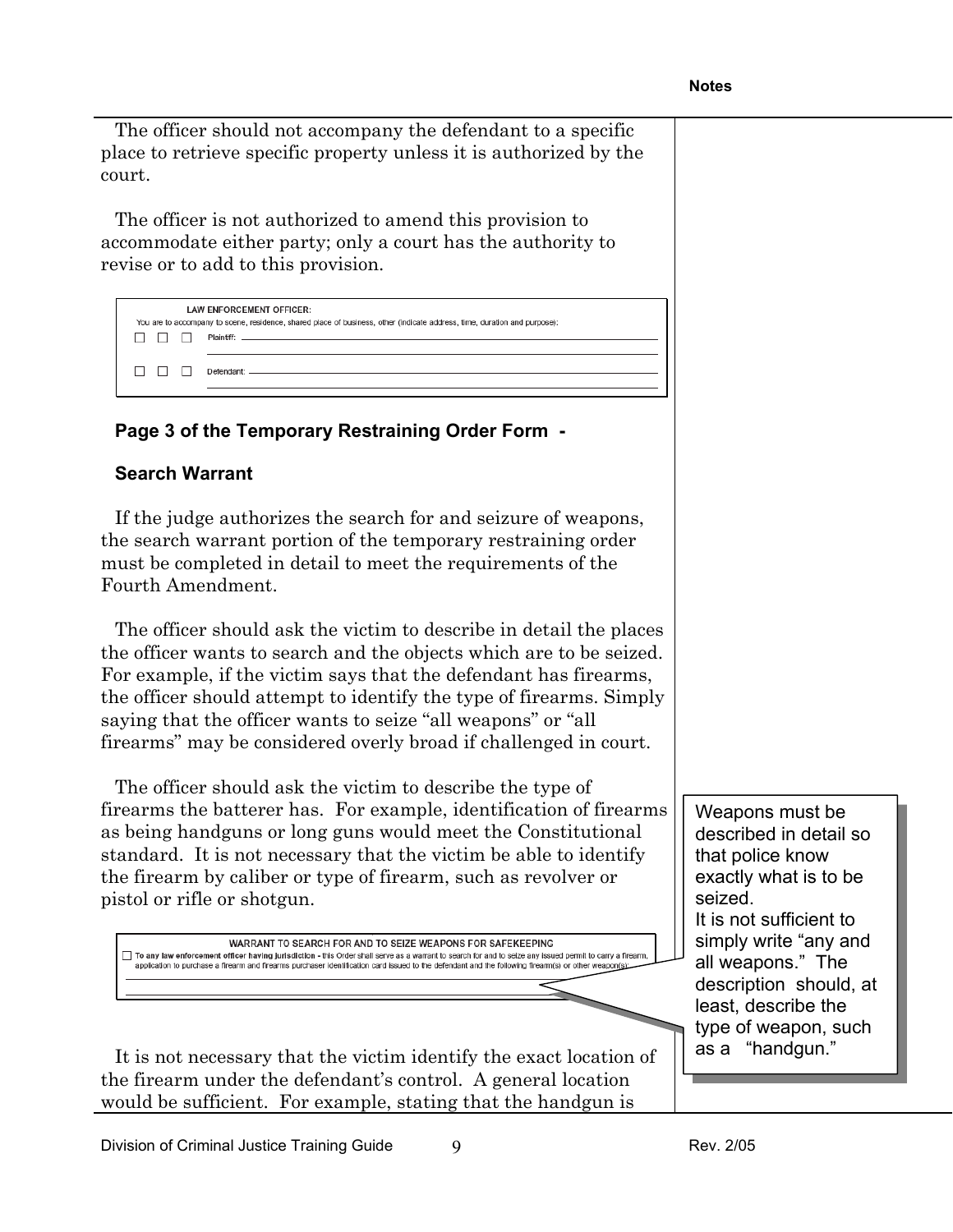| believed to be in the defendant's residence is sufficient. If the<br>officer were to have stated that the handgun was believed to be in<br>the defendant's bedroom, that would be the only location that<br>could be searched by police.                                                                                                                                                                                                                                                                                                                                                                                                                                  |                                                                              |
|---------------------------------------------------------------------------------------------------------------------------------------------------------------------------------------------------------------------------------------------------------------------------------------------------------------------------------------------------------------------------------------------------------------------------------------------------------------------------------------------------------------------------------------------------------------------------------------------------------------------------------------------------------------------------|------------------------------------------------------------------------------|
| The officer should obtain from the victim a detailed description<br>of the place or object to be searched. If the firearm is believed to<br>be in the defendant's residence, the officer must obtain from the<br>victim a detailed description of the residence.                                                                                                                                                                                                                                                                                                                                                                                                          |                                                                              |
| For example, stating that the officer wanted to search the<br>premises at 10 Main Street may not be adequate. The officer<br>should state that the place to be searched is 10 Main Street, more<br>specifically described as being a white two-story colonial house<br>with red shutters and with a white picket fence surrounding the<br>property.                                                                                                                                                                                                                                                                                                                       |                                                                              |
| If the officer believes that the firearm is in the defendant's<br>vehicle, the officer must describe the vehicle and, if possible,<br>include the car's plate number.                                                                                                                                                                                                                                                                                                                                                                                                                                                                                                     |                                                                              |
| You are hereby commanded to search for the above described weapons and/or permits to carry a firearm, application to purchase a firearm and<br>firearms purchaser identification card and to serve a copy of this Order upon the person at the premises or location described as:                                                                                                                                                                                                                                                                                                                                                                                         | Location to be<br>searched must be<br>in sufficient detail<br>so police know |
| The officer also should ask the plaintiff whether the defendant                                                                                                                                                                                                                                                                                                                                                                                                                                                                                                                                                                                                           | where to search                                                              |
| resides alone or with others. This information will assist the<br>judge in determining when the warrant should be executed.                                                                                                                                                                                                                                                                                                                                                                                                                                                                                                                                               |                                                                              |
| Search warrant generally are executed during normal business<br>or daylight hours and at the time period specified in the warrant.<br>If an officer wants to execute a search warrant at night time or<br>early morning hours or at anytime, the officer must explain to<br>the issuing judge a reason for this request.                                                                                                                                                                                                                                                                                                                                                  |                                                                              |
| 2. You are hereby ordered in the event you seize any of the above described weapons, to give a receipt for the property so seized to the person from<br>whom they were taken or in whose possession they were found, or in the absence of such person to have a copy of this Order together with such<br>receipt in or upon the said structure from which the property was taken.<br>3. You are authorized to execute this Order immediately or as soon thereafter as is practicable:<br>ANYTIME<br>OTHER:<br>4. You are further ordered, after the execution of this Order, to promptly provide the Court with a written inventory of the property seized per this Order |                                                                              |
| After the officer seizes the named firearms or weapons from the<br>places described in the warrant, the officer must give the<br>defendant a receipt for the weapons that were seized and must<br>file with the court a written inventory of the objected seized. This<br>is the same procedure that an officer would follow after the                                                                                                                                                                                                                                                                                                                                    |                                                                              |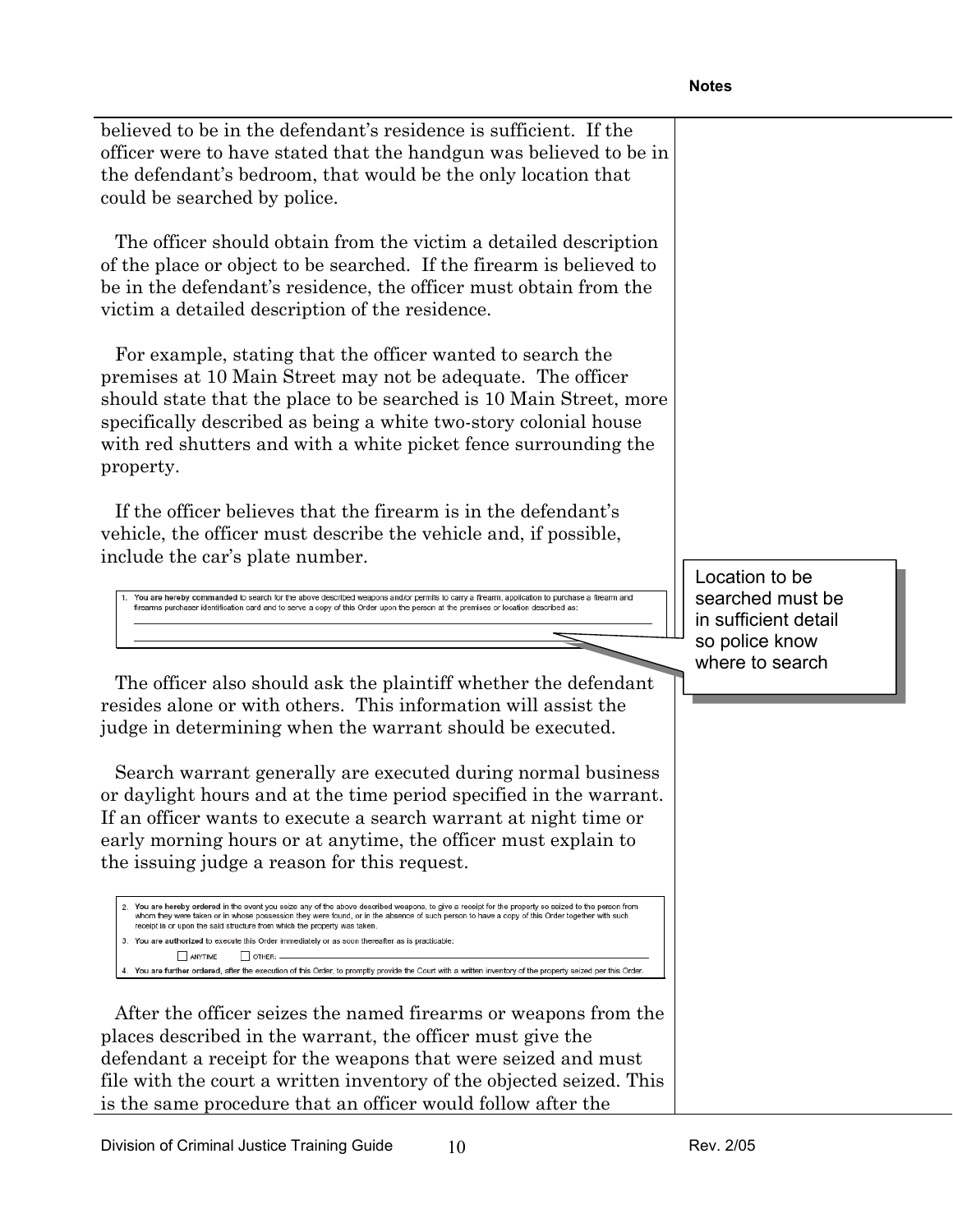execution of a criminal search warrant.

#### **Page 3 - Part II Relief**

The officer should explain to the victim that in this section of the temporary restraining order, the court can, among other things, order that the defendant have no or specified hours for visitation with their children. The court also can order the defendant to provide emergent support for the victim and their children. The officer should review with the victim each form of relief that can be granted in this section.

| PART II - RELIEF |                              | <b>DEFENDANT:</b>                                                                             |
|------------------|------------------------------|-----------------------------------------------------------------------------------------------|
| <b>TRO</b>       | <b>GRANTED</b><br><b>FRO</b> |                                                                                               |
| 1.               |                              | No parenting time / visitation until further ordered;                                         |
|                  |                              | Parenting time / visitation pursuant to F and the metal of the suspended until further order: |
|                  |                              | Parenting time / visitation permitted as follows:                                             |
| 2.1              |                              |                                                                                               |
| 3.               |                              | You must provide compensation as follows:                                                     |
|                  |                              |                                                                                               |
|                  |                              |                                                                                               |
| N/A              |                              |                                                                                               |
| N/A              |                              |                                                                                               |
|                  |                              |                                                                                               |
| N/A              |                              |                                                                                               |
| N/A              |                              |                                                                                               |
|                  |                              |                                                                                               |
|                  |                              |                                                                                               |
|                  |                              | For dependent(s): $\qquad \qquad$                                                             |
|                  |                              | Rent                                                                                          |
|                  |                              |                                                                                               |
|                  |                              |                                                                                               |
|                  |                              |                                                                                               |
|                  |                              |                                                                                               |

A victim may request that she be granted possession of certain personal property, both on a temporary basis and later when the matter is heard in court for a final restraining order. Personal property could include such property as the car, computer, etc.

| PART II - RELIEF | PLAINTIFF:                                                                             |
|------------------|----------------------------------------------------------------------------------------|
|                  | You are granted temporary possession of the following personal property (describe): __ |

#### **Page 4 of the Temporary Restraining Order Form**

The police officer must complete the notice to appear section.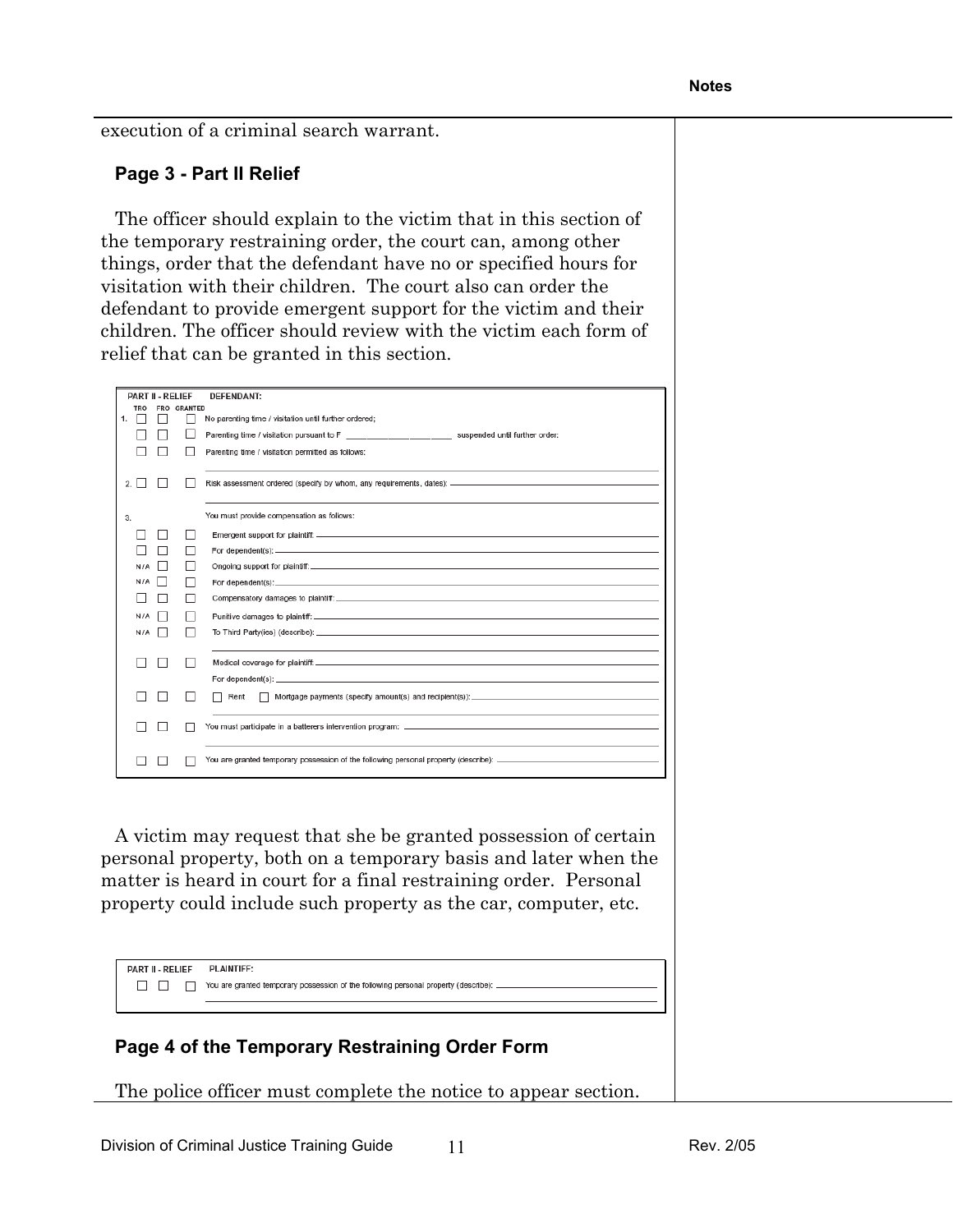#### The court must set a specific date, not just the next court date. The judge will provide NOTICE TO APPEAR TO PLAINTIFF AND DEFENDANT the officer with this date  $\Box$ Both the plaintiff and defendant are ordered to appear for a final hearing on (date) at (time) the Superior Court, Chancery Division, Family Part, for the court appearanceAfter the officer reviewed the various types of relief the plaintiff may be entitled to for a temporary restraining order and what she may request at the final hearing, the officer should have the plaintiff sign the certification which is contained on page one. The officer should have the victim sign the certification on the bottom of page one **before** the officer contacts the on call judge. This certification is important because it emphasizes to the victim that all the information in the complaint is true to the best of her knowledge and that a willful falsehood subjects the victim The victim must sign this to the possibility of punishment under the law. certification before the officer contacts the on-call **CERTIFICATION** judge who will place the I certify that the foregoing responses made by me are true. I am aware that if any of the foregoing responses made by me are willfully false, I am subject to punishment. victim under oath and DATE SIGNATURE OF PLAINTIFF review the matter with her. OURT ORD After the temporary restraining order has been approved by the court, the officer must check off the box indicating that the Temporary Restraining Order has been granted and the officer will sign the judge's name on the form. The officer should give a copy of that order to the victim and note on the return of service the time and date that this occurred. When the order is served on the defendant or if the order could not have been served, the officer must complete the appropriate section in the Return of Service **RETURN OF SERVICE** Plaintiff was given a copy of the Complaint / TRO by: **PRINT NAME** TIME AND DATE SIGNATURE / BADGE NUMBER / DEPARTMENT I hereby certify that I served the within Complaint / TRO by delivering a copy to the defendant personally **DRINT NAME** TIME AND DATE SIGNATURE / RADGE NUMBER / DEPARTMENT I hereby certify that I served the within Complaint / TRO by use of substituted service as follows PRINT NAME TIME AND DATE SIGNATURE / BADGE NUMBER / DEPARTMEN Defendant could not be served (explain); **PRINT NAME** TIME AND DATE SIGNATURE / BADGE NUMBER / DEPARTMENT

**Notes**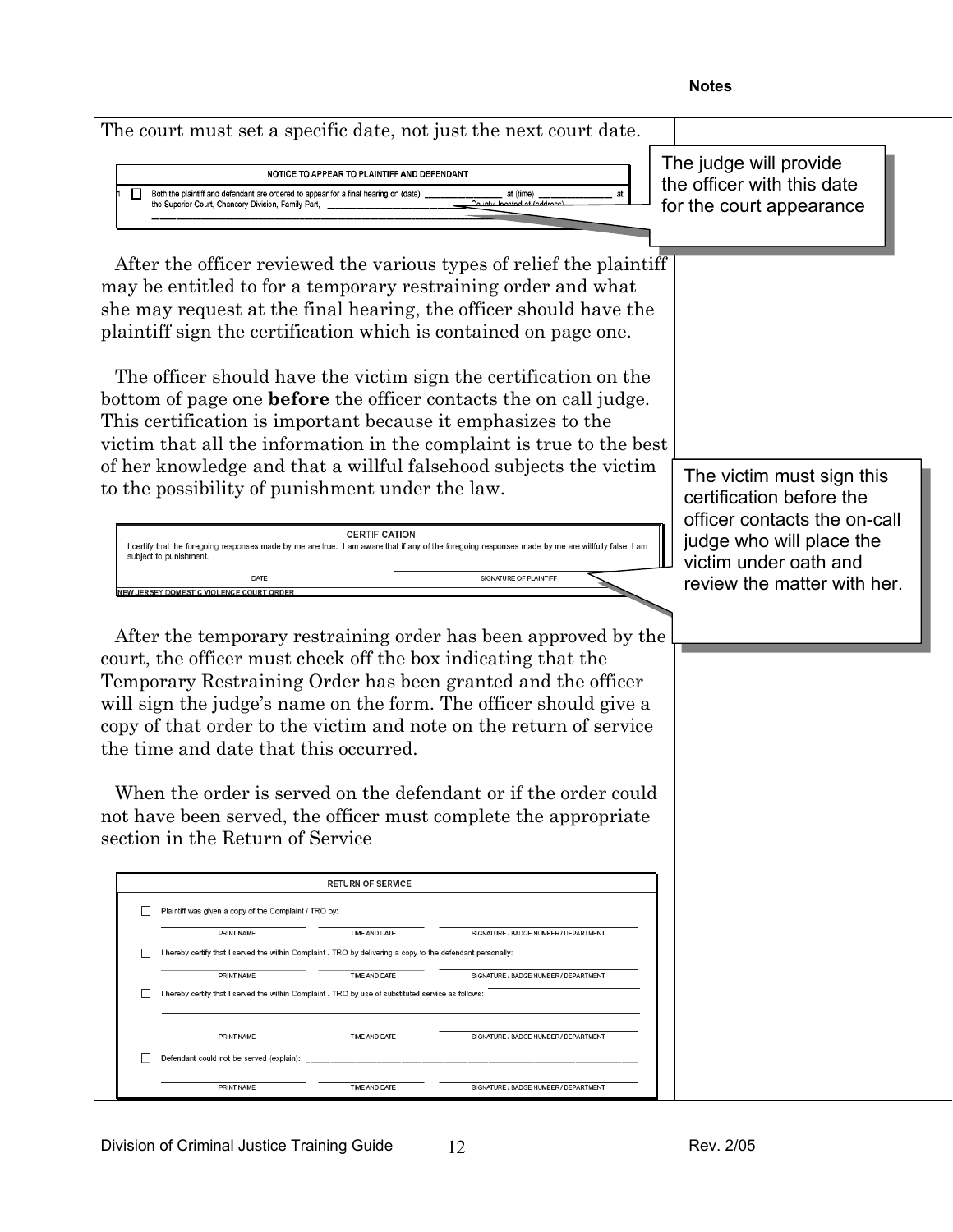When the defendant is served with a copy of the restraining order, the officer should have the defendant sign the statement acknowledging that he had been informed that he is not to have any contact with the victim unless it had been authorized by a court and that he may be arrested and prosecuted if he violates this order of the court.

If the defendant refuses to sign this acknowledgement, the officer should so note on the form and in the officer's incident report that the defendant refused to sign the form but had been advised by the officer that he is not to have any contact with the victim.

DEFENDANT MUST SIGN THIS STATEMENT: I hereby acknowledge the receipt of the restraining Order. I understand that pursuant to this Court Order, I am not to have any contact with the named plaintiff even if the plaintiff ag<br>be arrested and prosecuted if I violate this Order. es to the contact or invites me onto the r and that I may

SIGNATURE OF DEFENDANT

The defendant must sign this statement

If the on-call municipal court judge denies the victim's request for a temporary restraining order, the officer should explain to the victim that she can refile the domestic violence complaint in Family Part based on this incident and can receive an emergent hearing before the Family Part judge when court is in session.<sup>12</sup>

The officer must check off the box on the last page of the restraining order form showing that the temporary restraining order was denied. The entire temporary restraining order form should be forwarded to the Family Court immediately.

#### **Victim's Compensation Board**

While not part of the State's domestic violence laws, compensation may be available to victims of domestic violence through the State's Victims of Crime Compensation Board.

Victims of domestic violence may be entitled to compensation for

- $\checkmark$  Relocation
- $\checkmark$  Loss of support from the offender
- Domestic help/child care/day care

The officer should inform the victim of domestic violence to consider contacting the Victims of Crime Compensation Board to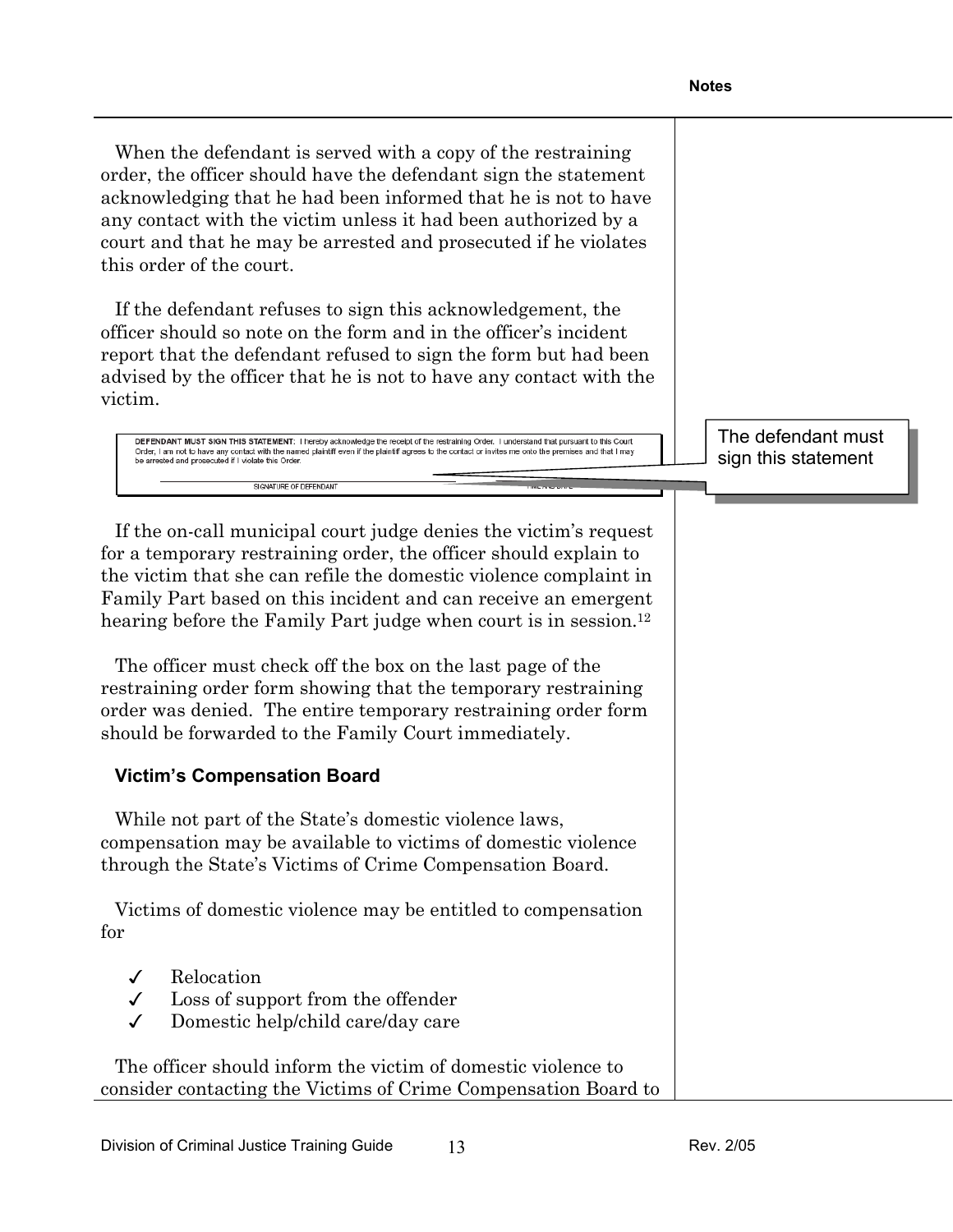| determine if she is eligible for compensation. The first statutory<br>requirement for eligibility is that a police report be filed within<br>90 days of the incident. The victim must cooperate with police<br>and prosecutor if criminal charges are filed. |  |
|--------------------------------------------------------------------------------------------------------------------------------------------------------------------------------------------------------------------------------------------------------------|--|
| The officer should provide the victim with a referral sheet,<br>available from the Victims of Crime Compensation Board, which<br>contains the board's addresses and telephone number.                                                                        |  |

 $\overline{a}$ 

 $1$  In this training guide, the victim of domestic violence will be referred to as a woman because in the majority of domestic violence cases, the injured party is a woman. Men can be and are victims of domestic violence and are entitled to the same protections as women under the domestic violence laws of this nation and State.

<sup>2</sup> *N.J.S.A*. 2C: 25-23

<sup>3</sup> *N.J.S.A*. 2C:25-21a(1)

<sup>4</sup> *First Response to Victims of Crime*, Message from the Director, Office for Victims of Crime, U.S. Department of Justice

<sup>5</sup> *N.J.S.A*. 2C:25-19

<sup>6</sup> *Bittner v. Harleysville Ins. Co*., 338 *N.J.Super*. 447 (App. Div. 2001)

<sup>7</sup> See *Cruz-Foster v. Foster*, 597 *A*.2d 927 (D.C. 1991)

<sup>8</sup> *N.J.S.A*. 2C:25-23

<sup>9</sup> See *State v. Reyes,* 172 *N.J*. 154 (2002)

<sup>10</sup> *N.J.S.A*. 2C:25-21d(1)(b)

<sup>11</sup> *N.J.S.A*. 2C:25-21d(3)

<sup>12</sup> *N.J.S.A*. 2C:25-28i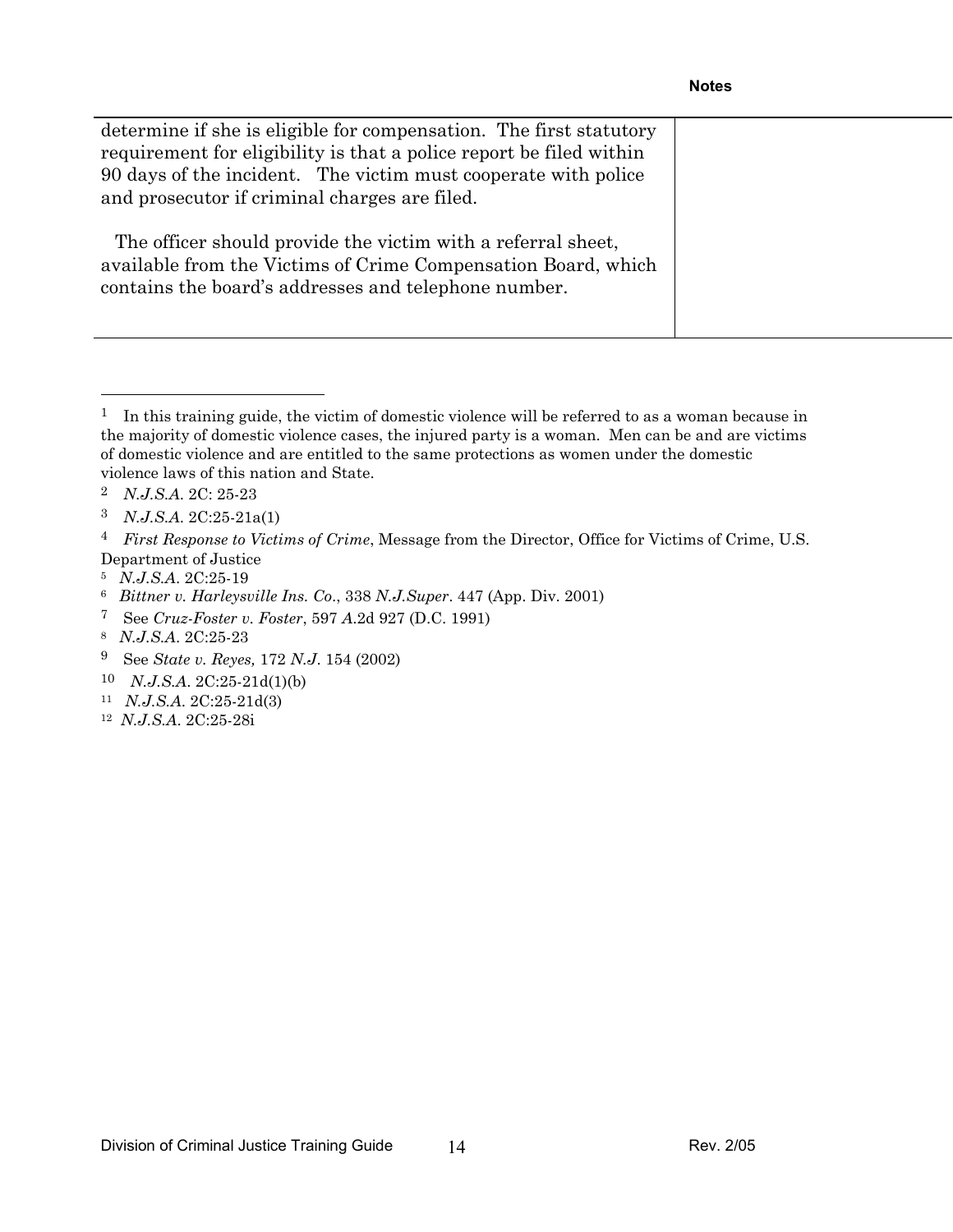|                                                                                                                                                                                                                                                                                                                                                                                                                                                                                                                                                                                                                                     | <b>TRO</b>                                                                                                        | <b>Amended TRO</b> |                                     |                     |                            |                                                        |                             | New Jersey Domestic Violence Civil Complaint and Temporary Restraining Order                                                                              | Page 1 of 4<br>N.J.S.A. 2C:25-17 et seq.                                                                                                                                  |
|-------------------------------------------------------------------------------------------------------------------------------------------------------------------------------------------------------------------------------------------------------------------------------------------------------------------------------------------------------------------------------------------------------------------------------------------------------------------------------------------------------------------------------------------------------------------------------------------------------------------------------------|-------------------------------------------------------------------------------------------------------------------|--------------------|-------------------------------------|---------------------|----------------------------|--------------------------------------------------------|-----------------------------|-----------------------------------------------------------------------------------------------------------------------------------------------------------|---------------------------------------------------------------------------------------------------------------------------------------------------------------------------|
|                                                                                                                                                                                                                                                                                                                                                                                                                                                                                                                                                                                                                                     | Superior Court, Chancery Division, Family Part,                                                                   |                    |                                     |                     |                            | County                                                 |                             |                                                                                                                                                           |                                                                                                                                                                           |
| <b>DOCKET</b><br><b>NUMBER</b>                                                                                                                                                                                                                                                                                                                                                                                                                                                                                                                                                                                                      | $FV -$                                                                                                            |                    |                                     |                     |                            | POLICE CASE #                                          |                             |                                                                                                                                                           |                                                                                                                                                                           |
| IN THE MATTER OF PLAINTIFF (VICTIM)                                                                                                                                                                                                                                                                                                                                                                                                                                                                                                                                                                                                 |                                                                                                                   |                    |                                     |                     |                            |                                                        |                             | PLAINTIFF'S SEX<br>MALE                                                                                                                                   | PLAINTIFF'S DOB<br><b>FEMALE</b>                                                                                                                                          |
| <b>LAST NAME</b>                                                                                                                                                                                                                                                                                                                                                                                                                                                                                                                                                                                                                    |                                                                                                                   | <b>FIRST NAME</b>  |                                     | <b>INITIAL</b>      | AKA                        |                                                        |                             | SS#                                                                                                                                                       | <b>DOB</b>                                                                                                                                                                |
| <b>HOME ADDRESS</b>                                                                                                                                                                                                                                                                                                                                                                                                                                                                                                                                                                                                                 |                                                                                                                   |                    | <b>CITY</b>                         |                     | <b>STATE</b>               | ZIP                                                    |                             | HOME PHONE #                                                                                                                                              | WORK PHONE #                                                                                                                                                              |
| <b>EMPLOYER</b>                                                                                                                                                                                                                                                                                                                                                                                                                                                                                                                                                                                                                     |                                                                                                                   |                    |                                     | <b>WORK ADDRESS</b> |                            |                                                        |                             |                                                                                                                                                           | <b>DEFENDANT'S SEX</b><br>MALE<br><b>FEMALE</b>                                                                                                                           |
| Θ<br>z<br><b>HAIR COLOR</b>                                                                                                                                                                                                                                                                                                                                                                                                                                                                                                                                                                                                         | EYE COLOR                                                                                                         |                    | <b>HEIGHT</b>                       | <b>WEIGHT</b>       | <b>RACE</b>                |                                                        |                             | SCARS, FACIAL HAIR, TATTOO(S), ETC.                                                                                                                       |                                                                                                                                                                           |
| and time(s) they occurred; specify any weapons):                                                                                                                                                                                                                                                                                                                                                                                                                                                                                                                                                                                    |                                                                                                                   |                    |                                     |                     |                            |                                                        |                             |                                                                                                                                                           | The undersigned complains that said defendant did endanger plaintiff's life, health or well being (give specific facts regarding acts or threats of abuse and the date(s) |
| ON                                                                                                                                                                                                                                                                                                                                                                                                                                                                                                                                                                                                                                  | AT                                                                                                                |                    |                                     |                     | BY                         |                                                        |                             |                                                                                                                                                           |                                                                                                                                                                           |
|                                                                                                                                                                                                                                                                                                                                                                                                                                                                                                                                                                                                                                     |                                                                                                                   |                    |                                     |                     |                            |                                                        |                             |                                                                                                                                                           |                                                                                                                                                                           |
|                                                                                                                                                                                                                                                                                                                                                                                                                                                                                                                                                                                                                                     |                                                                                                                   |                    |                                     |                     |                            |                                                        |                             |                                                                                                                                                           |                                                                                                                                                                           |
|                                                                                                                                                                                                                                                                                                                                                                                                                                                                                                                                                                                                                                     |                                                                                                                   |                    |                                     |                     |                            |                                                        |                             |                                                                                                                                                           |                                                                                                                                                                           |
|                                                                                                                                                                                                                                                                                                                                                                                                                                                                                                                                                                                                                                     |                                                                                                                   |                    |                                     |                     |                            |                                                        |                             |                                                                                                                                                           |                                                                                                                                                                           |
|                                                                                                                                                                                                                                                                                                                                                                                                                                                                                                                                                                                                                                     |                                                                                                                   |                    |                                     |                     |                            |                                                        |                             |                                                                                                                                                           |                                                                                                                                                                           |
|                                                                                                                                                                                                                                                                                                                                                                                                                                                                                                                                                                                                                                     |                                                                                                                   |                    |                                     |                     |                            |                                                        |                             |                                                                                                                                                           |                                                                                                                                                                           |
|                                                                                                                                                                                                                                                                                                                                                                                                                                                                                                                                                                                                                                     |                                                                                                                   | <b>TERRORISTIC</b> | CRIMINAL                            |                     | SEXUAL                     |                                                        |                             | which constitute(s) the following criminal offenses(s): (Check all applicable boxes. Law Enforcement Officer: Attach N.J.S.P. UCR DV1 offense report(s)): |                                                                                                                                                                           |
| <b>HOMICIDE</b>                                                                                                                                                                                                                                                                                                                                                                                                                                                                                                                                                                                                                     |                                                                                                                   | <b>THREATS</b>     | <b>RESTRAINT</b>                    |                     | <b>ASSAULT</b>             |                                                        | <b>LEWDNESS</b>             | <b>BURGLARY</b>                                                                                                                                           | <b>HARASSMENT</b>                                                                                                                                                         |
| <b>ASSAULT</b>                                                                                                                                                                                                                                                                                                                                                                                                                                                                                                                                                                                                                      |                                                                                                                   | <b>KIDNAPPING</b>  | <b>FALSE</b><br><b>IMPRISONMENT</b> |                     | CRIMINAL SEXUAL<br>CONTACT |                                                        | CRIMINAL<br><b>MISCHIEF</b> | CRIMINAL<br><b>TRESPASS</b>                                                                                                                               | <b>STALKING</b>                                                                                                                                                           |
|                                                                                                                                                                                                                                                                                                                                                                                                                                                                                                                                                                                                                                     |                                                                                                                   |                    |                                     |                     |                            |                                                        |                             |                                                                                                                                                           |                                                                                                                                                                           |
|                                                                                                                                                                                                                                                                                                                                                                                                                                                                                                                                                                                                                                     |                                                                                                                   |                    |                                     |                     |                            |                                                        |                             |                                                                                                                                                           |                                                                                                                                                                           |
|                                                                                                                                                                                                                                                                                                                                                                                                                                                                                                                                                                                                                                     |                                                                                                                   |                    |                                     |                     |                            | <b>YES</b><br><b>NO</b>                                |                             |                                                                                                                                                           |                                                                                                                                                                           |
|                                                                                                                                                                                                                                                                                                                                                                                                                                                                                                                                                                                                                                     |                                                                                                                   |                    |                                     |                     |                            |                                                        |                             |                                                                                                                                                           | <b>YES</b><br><b>NO</b>                                                                                                                                                   |
|                                                                                                                                                                                                                                                                                                                                                                                                                                                                                                                                                                                                                                     |                                                                                                                   |                    |                                     |                     |                            |                                                        |                             | <b>YES</b>                                                                                                                                                | <b>NO</b>                                                                                                                                                                 |
|                                                                                                                                                                                                                                                                                                                                                                                                                                                                                                                                                                                                                                     | WERE WEAPONS SEIZED? IF YES, DESCRIBE                                                                             |                    | YES<br><b>NO</b>                    |                     |                            | WAS DEFENDANT ARRESTED? IF YES, DESCRIBE               |                             | YES                                                                                                                                                       | NO                                                                                                                                                                        |
|                                                                                                                                                                                                                                                                                                                                                                                                                                                                                                                                                                                                                                     | PRESENT HOUSEHOLD MEMBER                                                                                          |                    | FORMER HOUSEHOLD MEMBER             |                     | 0R                         |                                                        | <b>MARRIED</b>              | DIVORCED OR                                                                                                                                               |                                                                                                                                                                           |
|                                                                                                                                                                                                                                                                                                                                                                                                                                                                                                                                                                                                                                     | (B) THE DEFENDANT IS 18 YEARS OLD OR OLDER OR EMANCIPATED and PLAINTIFF AND DEFENDANT ARE<br>EXPECTANT PARENTS OR |                    |                                     |                     |                            | PLAINTIFF AND DEFENDANT HAVE HAD A DATING RELATIONSHIP |                             | <b>UNMARRIED</b>                                                                                                                                          | CO-PARENTS                                                                                                                                                                |
|                                                                                                                                                                                                                                                                                                                                                                                                                                                                                                                                                                                                                                     |                                                                                                                   |                    |                                     |                     |                            |                                                        |                             |                                                                                                                                                           |                                                                                                                                                                           |
|                                                                                                                                                                                                                                                                                                                                                                                                                                                                                                                                                                                                                                     |                                                                                                                   |                    |                                     |                     |                            |                                                        |                             |                                                                                                                                                           |                                                                                                                                                                           |
|                                                                                                                                                                                                                                                                                                                                                                                                                                                                                                                                                                                                                                     |                                                                                                                   | PRESENTLY:         | FAMILY RELATIONSHIP: _              | PREVIOUSLY;         |                            | NEVER: RESIDED TOGETHER                                |                             |                                                                                                                                                           | (SPECIFY)                                                                                                                                                                 |
| 2. DOES DEFENDANT HAVE A CRIMINAL HISTORY? (IF YES, ATTACH CCH SUMMARY)<br>3. ANY PRIOR OR PENDING COURT PROCEEDINGS INVOLVING PARTIES? (IF YES, ENTER DOCKET NUMBER, COURT, COUNTY, STATE)<br>4, HAS A CRIMINAL COMPLAINT BEEN FILED IN THIS MATTER? (IF YES, ENTER DATE, DOCKET NUMBER, COURT, COUNTY, STATE)<br>5, IF LAW ENFORCEMENT OFFICERS RESPONDED TO A DOMESTIC VIOLENCE CALL:<br>6. (A) THE PLAINTIFF AND DEFENDANT ARE 18 YEARS OLD OR OLDER OR EMANCIPATED AND ARE<br>7. WHERE APPROPRIATE LIST CHILDREN, IF ANY (INCLUDE NAME, SEX, DATE OF BIRTH, PERSON WITH WHOM CHILD RESIDES)<br>8. THE PLAINTIFF AND DEFENDANT: |                                                                                                                   |                    |                                     |                     | <b>CERTIFICATION</b>       |                                                        |                             |                                                                                                                                                           | I certify that the foregoing responses made by me are true. I am aware that if any of the foregoing responses made by me are willfully false, I am                        |
| subject to punishment.                                                                                                                                                                                                                                                                                                                                                                                                                                                                                                                                                                                                              |                                                                                                                   | <b>DATE</b>        |                                     |                     |                            |                                                        |                             | SIGNATURE OF PLAINTIFF                                                                                                                                    |                                                                                                                                                                           |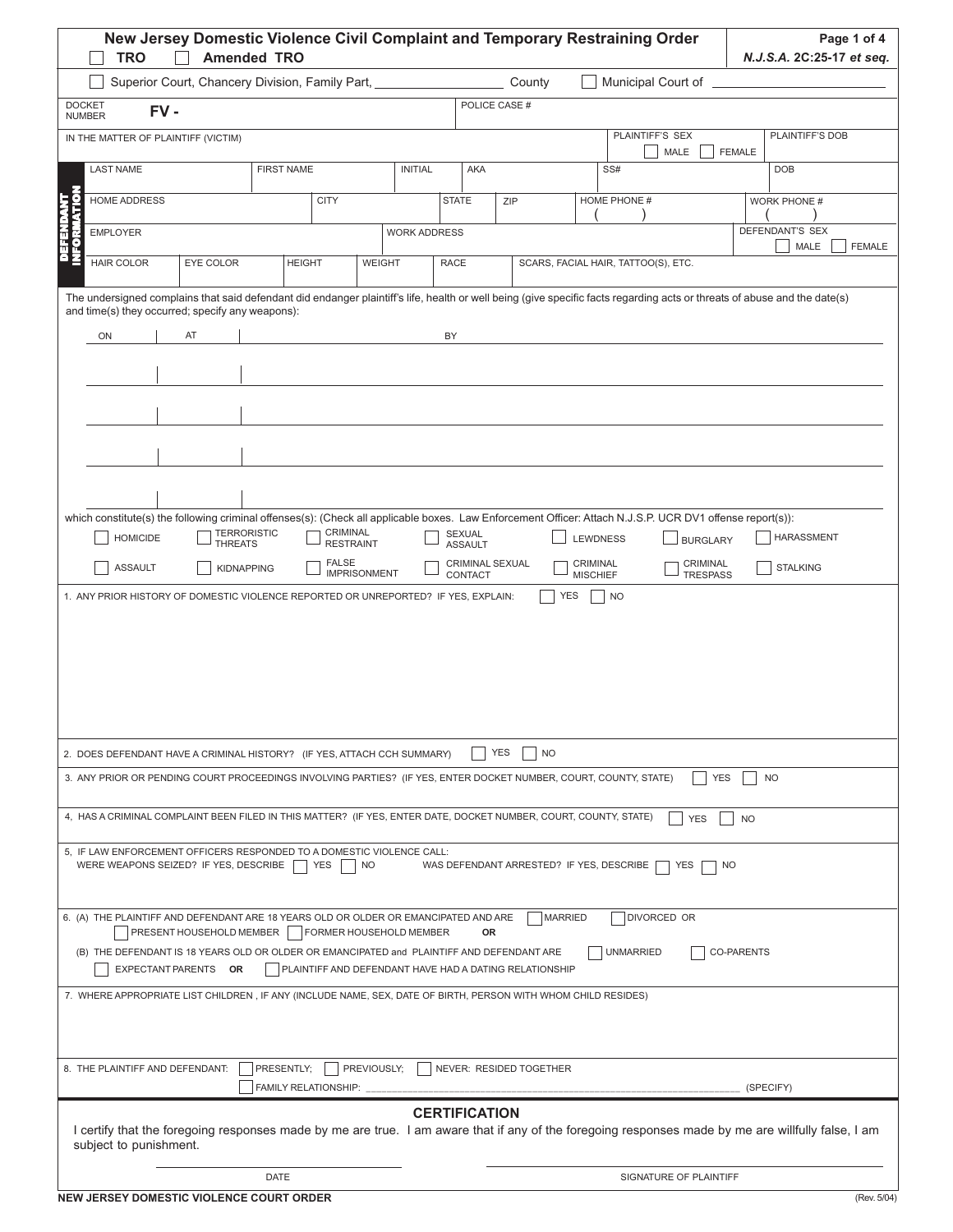| DOMESTIC VIOLENCE CIVIL COMPLAINT AND TEMPORARY RESTRAINING ORDER |
|-------------------------------------------------------------------|
|-------------------------------------------------------------------|

| Page 2 of 4 |
|-------------|
|             |

| <b>DOCKET</b><br><b>NUMBER</b> |     | $FV -$      | שטווובט ווט אוטבבוזטב טואוב טטוווו בתווז האוט ובוווו טולתולו ולבט וולחווזוס<br>DEFENDANT'S NAME                                                                                                                                                                                                                                                                                 |  |  |  |
|--------------------------------|-----|-------------|---------------------------------------------------------------------------------------------------------------------------------------------------------------------------------------------------------------------------------------------------------------------------------------------------------------------------------------------------------------------------------|--|--|--|
|                                |     |             | PART 1 - RELIEF - Instructions: Relief sought by plaintiff                                                                                                                                                                                                                                                                                                                      |  |  |  |
|                                |     |             | <b>DEFENDANT:</b>                                                                                                                                                                                                                                                                                                                                                               |  |  |  |
| <b>TRO</b>                     |     | FRO GRANTED |                                                                                                                                                                                                                                                                                                                                                                                 |  |  |  |
| 1.                             | N/A |             | You are prohibited from returning to the scene of violence.                                                                                                                                                                                                                                                                                                                     |  |  |  |
| 2.<br>3.                       |     |             | You are prohibited from future acts of domestic violence.<br>You are barred from the following locations: RESIDENCE(S) OF PLAINTIFF PLACE(S) OF EMPLOYMENT OF PLAINTIFF                                                                                                                                                                                                         |  |  |  |
|                                |     |             |                                                                                                                                                                                                                                                                                                                                                                                 |  |  |  |
|                                |     |             |                                                                                                                                                                                                                                                                                                                                                                                 |  |  |  |
| 4. I                           |     |             | You are prohibited from having any oral, written, personal, electronic, or other form of contact or communication with Plaintiff.                                                                                                                                                                                                                                               |  |  |  |
|                                |     |             |                                                                                                                                                                                                                                                                                                                                                                                 |  |  |  |
|                                |     |             |                                                                                                                                                                                                                                                                                                                                                                                 |  |  |  |
| 5.                             |     |             | You are prohibited from making or causing anyone else to make harassing communications to: Plaintiff                                                                                                                                                                                                                                                                            |  |  |  |
|                                |     |             | OTHER(S) - SAME AS ITEM 4 ABOVE OR LIST NAMES: _________________________________                                                                                                                                                                                                                                                                                                |  |  |  |
| 6.                             |     |             | You are prohibited from stalking, following or threatening to harm, stalk or follow: Plaintiff                                                                                                                                                                                                                                                                                  |  |  |  |
|                                |     |             |                                                                                                                                                                                                                                                                                                                                                                                 |  |  |  |
|                                |     |             |                                                                                                                                                                                                                                                                                                                                                                                 |  |  |  |
| 7.                             |     |             | You must pay emergent monetary relief to (describe amount and method):                                                                                                                                                                                                                                                                                                          |  |  |  |
|                                |     |             |                                                                                                                                                                                                                                                                                                                                                                                 |  |  |  |
|                                |     |             |                                                                                                                                                                                                                                                                                                                                                                                 |  |  |  |
| 8.                             |     |             |                                                                                                                                                                                                                                                                                                                                                                                 |  |  |  |
|                                |     |             |                                                                                                                                                                                                                                                                                                                                                                                 |  |  |  |
| 9.                             |     |             |                                                                                                                                                                                                                                                                                                                                                                                 |  |  |  |
| 10.                            |     |             | Prohibition Against Possession of Weapons: You are prohibited from possessing any and all firearms or other weapons<br>and must immediately surrender these firearms, weapons, permit(s) to carry, application(s) to purchase firearms and firearms<br>purchaser ID card to the officer serving this Court Order: Failure to do so may result in your arrest and incarceration. |  |  |  |
|                                |     |             | <b>PLAINTIFF:</b>                                                                                                                                                                                                                                                                                                                                                               |  |  |  |
| 11.                            |     |             | You are granted exclusive possession of (list residence or alternate housing only if specifically known to defendant):                                                                                                                                                                                                                                                          |  |  |  |
| 12.                            |     |             |                                                                                                                                                                                                                                                                                                                                                                                 |  |  |  |
|                                |     |             |                                                                                                                                                                                                                                                                                                                                                                                 |  |  |  |
| 13.                            |     |             |                                                                                                                                                                                                                                                                                                                                                                                 |  |  |  |
|                                |     |             |                                                                                                                                                                                                                                                                                                                                                                                 |  |  |  |
|                                |     |             |                                                                                                                                                                                                                                                                                                                                                                                 |  |  |  |
|                                |     |             | <b>LAW ENFORCEMENT OFFICER:</b>                                                                                                                                                                                                                                                                                                                                                 |  |  |  |
|                                |     |             | You are to accompany to scene, residence, shared place of business, other (indicate address, time, duration and purpose):                                                                                                                                                                                                                                                       |  |  |  |
|                                |     |             |                                                                                                                                                                                                                                                                                                                                                                                 |  |  |  |
|                                |     |             |                                                                                                                                                                                                                                                                                                                                                                                 |  |  |  |
|                                |     |             |                                                                                                                                                                                                                                                                                                                                                                                 |  |  |  |
|                                |     |             |                                                                                                                                                                                                                                                                                                                                                                                 |  |  |  |
|                                |     |             |                                                                                                                                                                                                                                                                                                                                                                                 |  |  |  |
|                                |     |             | NOTICE TO DEFENDANT: A violation of any of the provisions listed in this order may constitute either civil or criminal contempt pursuant to N.J.S. A.<br>2C:25-30 and may result in your arrest, prosecution, and possible incarceration, as well as an imposition of a fine or jail sentence. Only a court can                                                                 |  |  |  |
|                                |     |             | modify any of the terms or conditions of this court order.                                                                                                                                                                                                                                                                                                                      |  |  |  |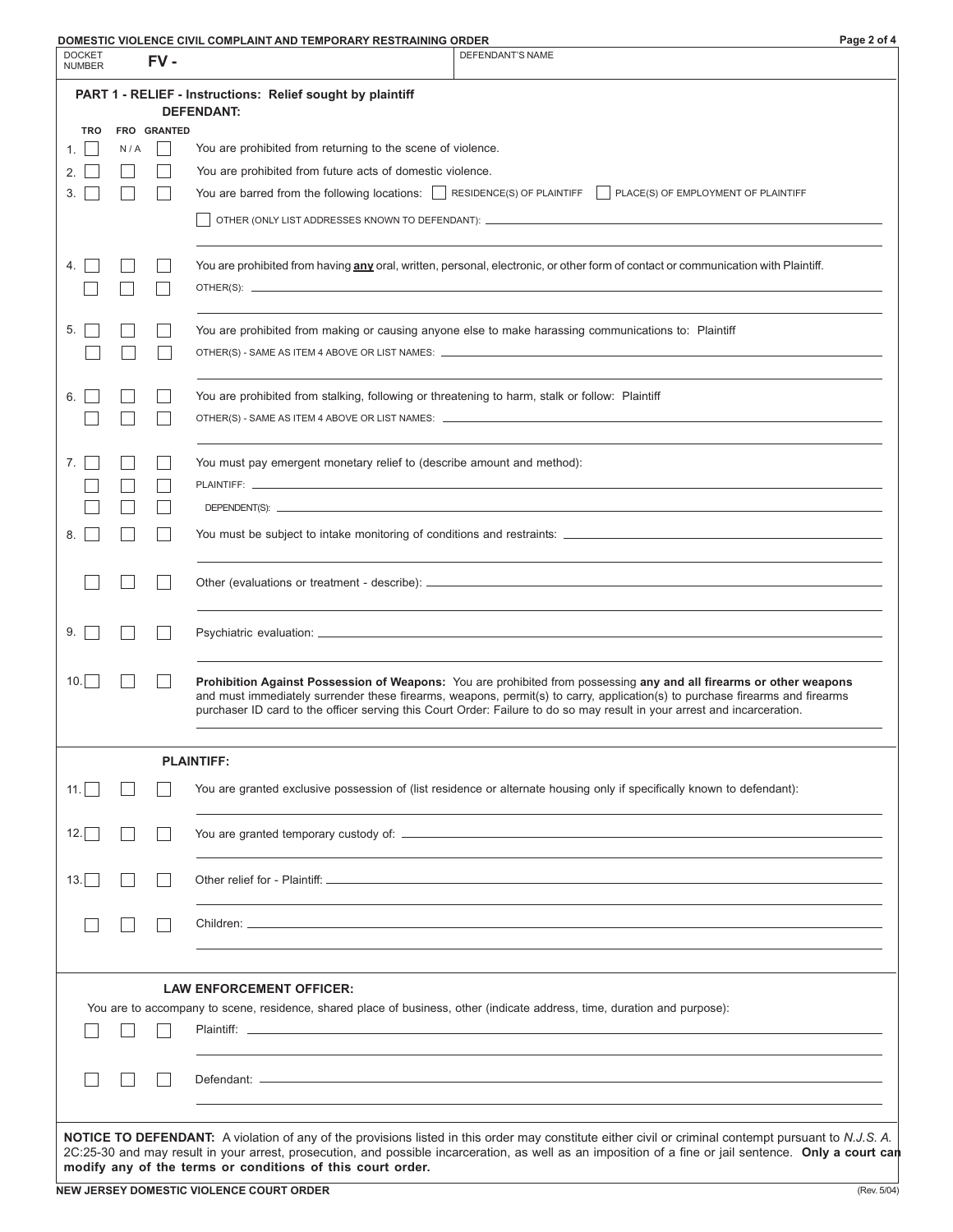| DOMESTIC VIOLENCE CIVIL COMPLAINT AND TEMPORARY RESTRAINING ORDER |  |
|-------------------------------------------------------------------|--|
|-------------------------------------------------------------------|--|

|    | <b>DOCKET</b><br><b>NUMBER</b> |                         | FV-         | <b>DEFENDANT'S NAME</b>                                                                                                                                                                                                                                                                                                                                                           |
|----|--------------------------------|-------------------------|-------------|-----------------------------------------------------------------------------------------------------------------------------------------------------------------------------------------------------------------------------------------------------------------------------------------------------------------------------------------------------------------------------------|
|    |                                |                         |             | <b>WARRANT TO SEARCH FOR AND TO SEIZE WEAPONS FOR SAFEKEEPING</b>                                                                                                                                                                                                                                                                                                                 |
|    |                                |                         |             | To any law enforcement officer having jurisdiction - this Order shall serve as a warrant to search for and to seize any issued permit to carry a firearm,<br>application to purchase a firearm and firearms purchaser identification card issued to the defendant and the following firearm(s) or other weapon(s):                                                                |
|    |                                |                         |             |                                                                                                                                                                                                                                                                                                                                                                                   |
|    |                                |                         |             | 1. You are hereby commanded to search for the above described weapons and/or permits to carry a firearm, application to purchase a firearm and<br>firearms purchaser identification card and to serve a copy of this Order upon the person at the premises or location described as:                                                                                              |
|    |                                |                         |             |                                                                                                                                                                                                                                                                                                                                                                                   |
|    |                                |                         |             | 2. You are hereby ordered in the event you seize any of the above described weapons, to give a receipt for the property so seized to the person from<br>whom they were taken or in whose possession they were found, or in the absence of such person to have a copy of this Order together with such<br>receipt in or upon the said structure from which the property was taken. |
|    |                                |                         |             | 3. You are authorized to execute this Order immediately or as soon thereafter as is practicable:                                                                                                                                                                                                                                                                                  |
|    |                                |                         | ANYTIME     |                                                                                                                                                                                                                                                                                                                                                                                   |
|    |                                | <b>PART II - RELIEF</b> |             | 4. You are further ordered, after the execution of this Order, to promptly provide the Court with a written inventory of the property seized per this Order.<br><b>DEFENDANT:</b>                                                                                                                                                                                                 |
|    | <b>TRO</b>                     |                         | FRO GRANTED |                                                                                                                                                                                                                                                                                                                                                                                   |
| 1. |                                | I.                      |             | No parenting time / visitation until further ordered;                                                                                                                                                                                                                                                                                                                             |
|    |                                |                         |             | Parenting time / visitation pursuant to F ____________________________ suspended until further order:                                                                                                                                                                                                                                                                             |
|    |                                |                         |             | Parenting time / visitation permitted as follows:                                                                                                                                                                                                                                                                                                                                 |
| 2. |                                |                         |             |                                                                                                                                                                                                                                                                                                                                                                                   |
| 3. |                                |                         |             | You must provide compensation as follows:                                                                                                                                                                                                                                                                                                                                         |
|    |                                |                         |             |                                                                                                                                                                                                                                                                                                                                                                                   |
|    |                                |                         |             | For dependent(s): $\overline{\phantom{a}}$                                                                                                                                                                                                                                                                                                                                        |
|    | N/A                            |                         |             |                                                                                                                                                                                                                                                                                                                                                                                   |
|    | N/A                            |                         |             | For dependent(s): $\qquad \qquad$                                                                                                                                                                                                                                                                                                                                                 |
|    |                                |                         |             |                                                                                                                                                                                                                                                                                                                                                                                   |
|    | N/A                            |                         |             |                                                                                                                                                                                                                                                                                                                                                                                   |
|    | N/A                            |                         |             |                                                                                                                                                                                                                                                                                                                                                                                   |
|    |                                |                         |             |                                                                                                                                                                                                                                                                                                                                                                                   |
|    |                                |                         |             |                                                                                                                                                                                                                                                                                                                                                                                   |
|    |                                |                         |             | Mortgage payments (specify amount(s) and recipient(s)): _________________________<br>Rent                                                                                                                                                                                                                                                                                         |
|    |                                |                         |             |                                                                                                                                                                                                                                                                                                                                                                                   |
|    |                                |                         |             | You are granted temporary possession of the following personal property (describe): _________________________                                                                                                                                                                                                                                                                     |
|    |                                | <b>PART II - RELIEF</b> |             | <b>PLAINTIFF:</b>                                                                                                                                                                                                                                                                                                                                                                 |
|    |                                |                         |             |                                                                                                                                                                                                                                                                                                                                                                                   |
|    | <b>COMMENTS:</b>               |                         |             |                                                                                                                                                                                                                                                                                                                                                                                   |
|    |                                |                         |             |                                                                                                                                                                                                                                                                                                                                                                                   |
|    |                                |                         |             |                                                                                                                                                                                                                                                                                                                                                                                   |
|    |                                |                         |             |                                                                                                                                                                                                                                                                                                                                                                                   |
|    |                                |                         |             | NOTICE TO DEFENDANT: A violation of any of the provisions listed in this order may constitute either civil or criminal contempt pursuant to N.J.S. A.                                                                                                                                                                                                                             |
|    |                                |                         |             | 2C:25-30 and may result in your arrest, prosecution, and possible incarceration, as well as an imposition of a fine or jail sentence. Only a court can<br>modify any of the terms or conditions of this court order.                                                                                                                                                              |
|    |                                |                         |             |                                                                                                                                                                                                                                                                                                                                                                                   |

**Page 3 of 4**